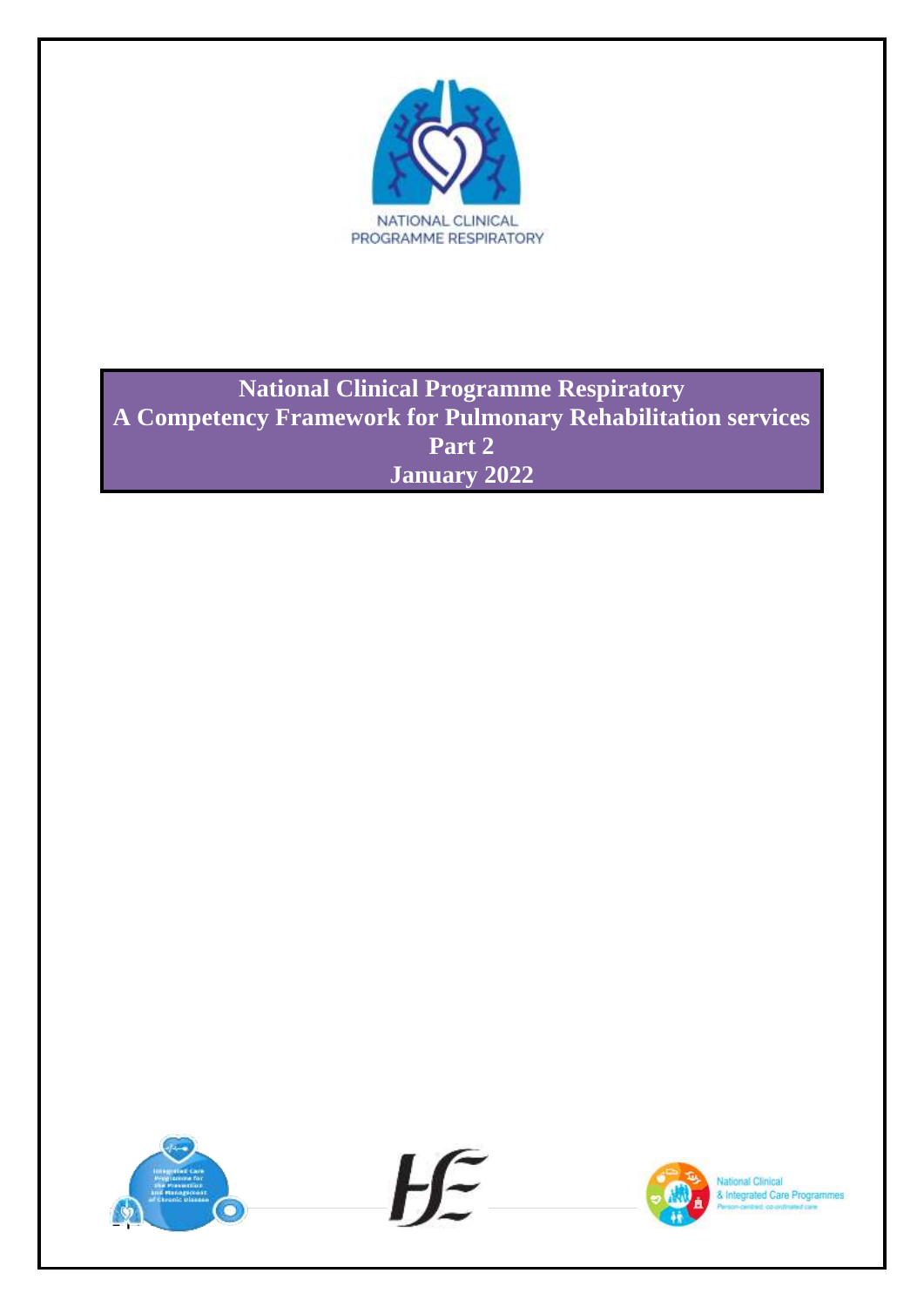#### **Introduction**

This document has been created by the NCP Respiratory, to compliment the competency framework part 1 document identifying the need to develop a pulmonary rehabilitation competency framework. Competent health care professionals are essential to the successful delivery of a PR service, which meets the needs of the patient while promoting a high quality service. Pulmonary rehabilitation like a lot of other services had to adapt during the COVID 19 pandemic and developed into a "hybrid model". This allowed services to continue to run in a virtual format where possible as well as face to face when public health guidelines allowed. This model will remain in place for the future and this document includes related competencies however this model is still evolving.

It is acknowledged that individual teams can differ greatly in staffing, skill mix and roles; teams can also work differently depending on local pathways and patient demographics. It was therefore recognised that a single competency document would provide a structured framework, meeting the needs of all service areas whilst avoiding duplication of competence assessment. In time as the Integrated pulmonary rehabilitation teams are implemented and expand more specific competencies related to the different professionals will be developed with professional bodies.

This document provides guidance on the key competencies required to ensure the use of best practice standards and guidelines for the delivery of pulmonary rehabilitation. This document uses a common framework of knowledge and skills.

The overall purpose is to:

- Identify knowledge and skills required for pulmonary rehabilitation services.
- $\bullet$  Identify staff learning and development needs.
- Guide continuing professional development.
- Serve as a document to support professional and clinical supervision.

This document should be used in conjunction with respective professional body guidelines and local policies, procedures, protocols and guidelines as well as other NCP Respiratory documents including models of care.

#### **Further Considerations**

This document contains a comprehensive set of knowledge and skill sets that can be used in full or adapted according to their own competency needs. Healthcare professionals can use the document as part of their Continued Professional Development (CPD) portfolio and may not have to complete it all at once.

#### **Using this document**

Each competency is laid out in a table format so that the response can be recorded easily and can be completed electronically or on a hard copy. Within each competency there are a number of columns to complete including date, whether the competency was observed, discussed or other and a comments area.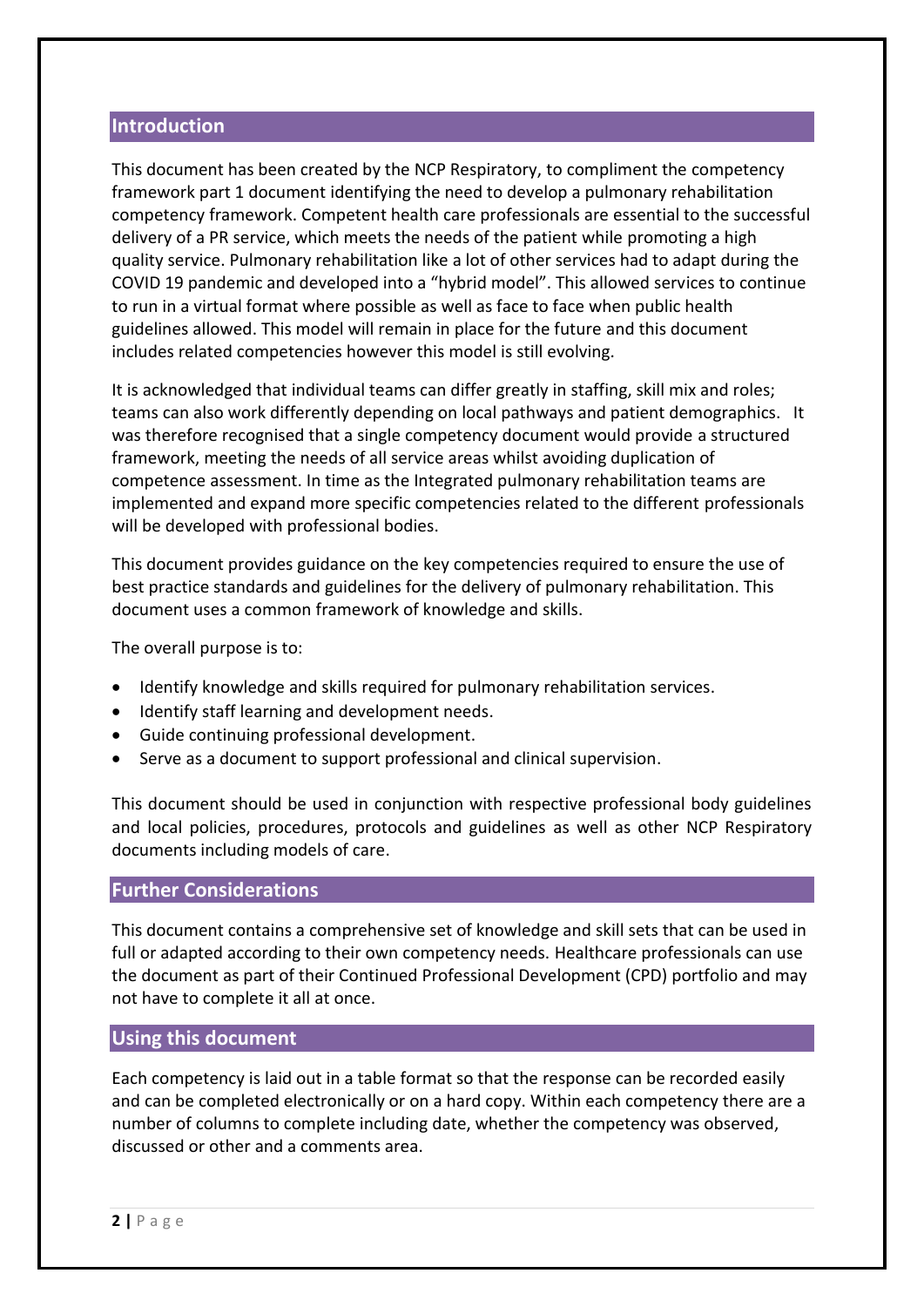Evidence to determine success of a staff member to fulfil the criteria can be achieved through various methods e.g. practical observation, verbal communication, questioning, in service training, mandatory training, external courses, and other resources. It is not intended that observation and or achievement of the competencies be a time consuming exercise.

This tool can be used over a period of time to monitor performance and professional development required. At the end of each competency there is a summary table for summary of performance, comments, actions and signatures.

As the document relates to the different elements of service a PR including exercise assessment and prescription and conducting a class not all competencies will be relevant to all staff members. Hence not all competencies may need to be achieved.

After successful completion of the competencies it is recommended that the competencies will be reviewed as part of an annual appraisal to ensure competency is maintained in response to newly published evidence or guidelines.

#### **Governance and Responsibility for Completing the Document**

The competencies are a shared document between the staff member and their line manager. The staff member is responsible for maintaining an accurate record of their continued professional development and competency to carry out their role. The line manager is responsible for ensuring competence of the staff member and ensuring the document is updated.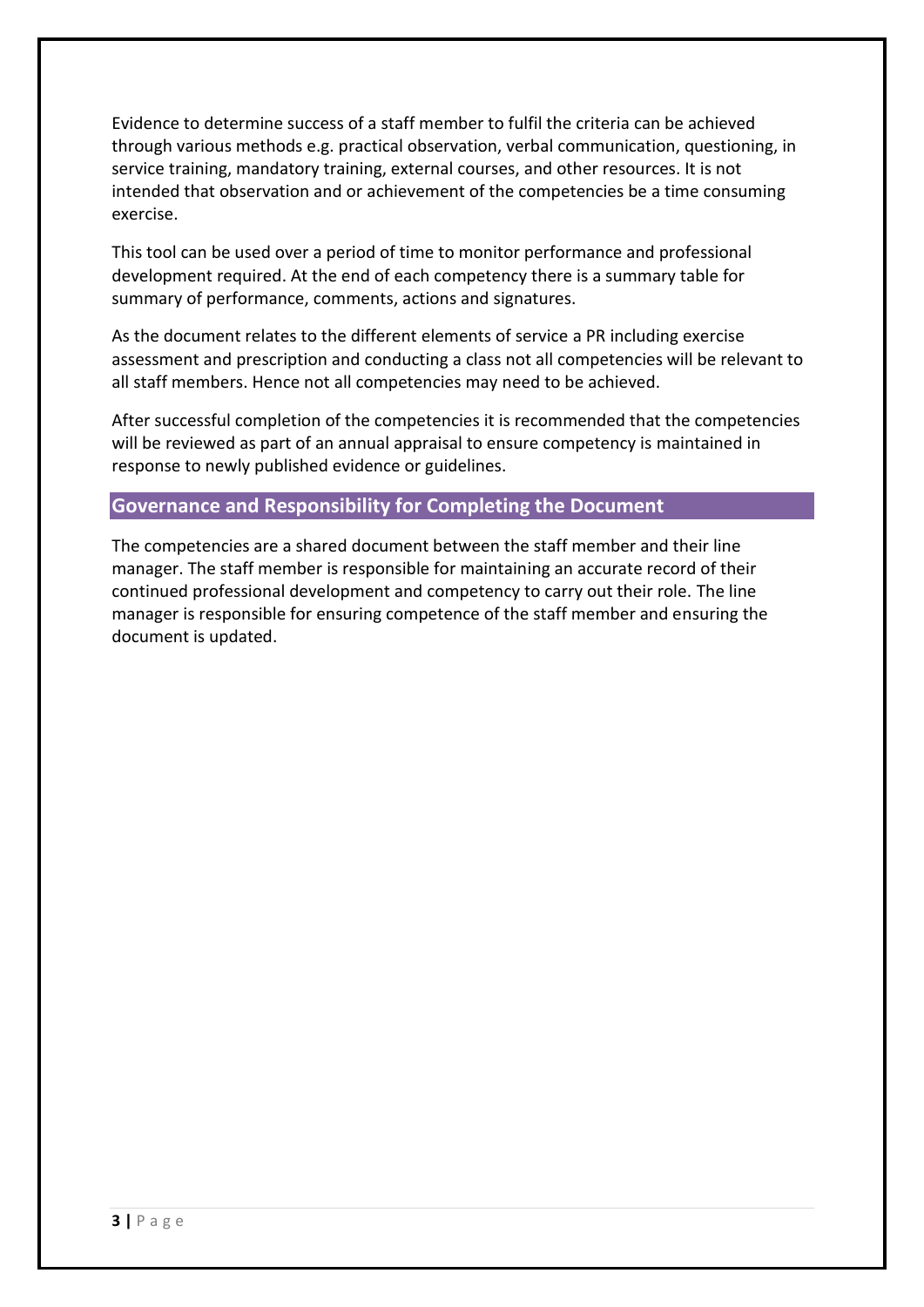# **Part 1 Clinical Competencies**

# **Competency 1: Core knowledge**

| No. | <b>Competency</b>                                                                                                | Evidence                                                                | <b>Date</b> | <b>Comments</b> |  |  |
|-----|------------------------------------------------------------------------------------------------------------------|-------------------------------------------------------------------------|-------------|-----------------|--|--|
|     | In relation to Core Knowledge the pulmonary rehabilitation professional will:                                    |                                                                         |             |                 |  |  |
|     | Demonstrate knowledge of respiratory anatomy & physiology.                                                       | Observed $\square$<br>Discussed <sup>-</sup><br>Other $\square$         |             |                 |  |  |
|     | Demonstrate knowledge of pathophysiology of Chronic Lung Disease (CLD).                                          | Observed $\Box$<br>Discussed $\Box$<br>Other $\square$                  |             |                 |  |  |
|     | Demonstrate knowledge of CLD risk factors.                                                                       | Observed $\Box$<br>Discussed <sup>-</sup><br>Other $\square$            |             |                 |  |  |
|     | Demonstrate knowledge of timescales for recovery from exacerbation &<br>exacerbation risks factors.              | Observed $\square$<br>Discussed <sup>1</sup><br>Other $\square$         |             |                 |  |  |
|     | Demonstrate knowledge of pulmonary assessments, diagnostics tests &<br>procedures, staging of CLD.               | Observed $\square$<br>Discussed $\square$<br>Other $\square$            |             |                 |  |  |
|     | Demonstrate knowledge and understanding of the inclusion & exclusion criteria<br>for PR.                         | Observed $\overline{\Box}$<br>Discussed <sup>1</sup><br>Other $\square$ |             |                 |  |  |
|     | Demonstrate knowledge of exercise physiology and effects of exercise on<br>respiratory & cardiovascular systems. | Observed $\square$<br>Discussed $\square$<br>Other $\square$            |             |                 |  |  |
|     | Demonstrate knowledge of benefits and potential risks of exercise on respiratory<br>disease.                     | Observed $\square$<br>Discussed <sup>-</sup><br>Other $\square$         |             |                 |  |  |
|     | Demonstrate knowledge of physiological response (normal and abnormal) to<br>exercise and adaptations required.   | Observed $\overline{\Box}$<br>Discussed $\square$<br>Other $\square$    |             |                 |  |  |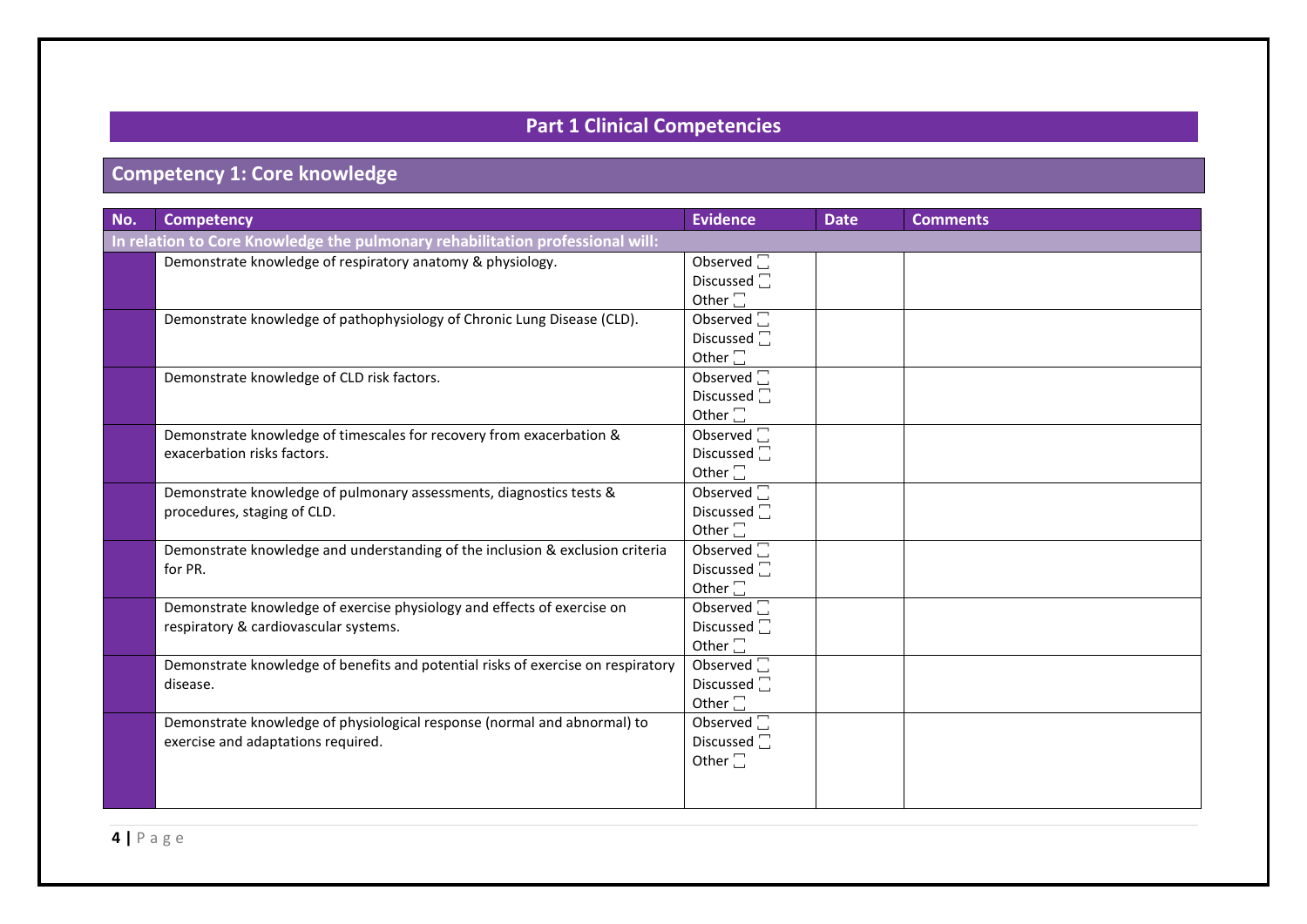|                                | Demonstrate knowledge of exercise prescription methodology for cardiovascular | Observed $\Box$                     |       |
|--------------------------------|-------------------------------------------------------------------------------|-------------------------------------|-------|
|                                | endurance and resistance training for a patient with CLD.                     | Discussed $\square$                 |       |
|                                |                                                                               | Other $\square$                     |       |
|                                | Demonstrate knowledge of absolute and relative contraindications to exercise  | Observed $\square$                  |       |
|                                | and indications to terminate and exercise session.                            | Discussed $\square$                 |       |
|                                |                                                                               | Other $\square$                     |       |
|                                | Demonstrate knowledge of common comorbidities that may limit an individual's  | Observed $\square$                  |       |
|                                |                                                                               |                                     |       |
|                                | ability to exercise or exercise safely.                                       | Discussed <sup>1</sup>              |       |
|                                |                                                                               | Other $\square$                     |       |
|                                | Demonstrate knowledge of current recommendations for exercise activity for    | Observed $\Box$                     |       |
|                                | individuals with CLD.                                                         | Discussed <sup>1</sup>              |       |
|                                |                                                                               | Other $\square$                     |       |
|                                | Demonstrate an understanding of tailored rehabilitation interventions to meet | Observed $\square$                  |       |
|                                | the needs of the CLD patient.                                                 | Discussed <sup>-</sup>              |       |
|                                |                                                                               | Other $\square$                     |       |
|                                | Demonstrate knowledge of pharmacological therapy for CLD.                     | Observed $\square$                  |       |
|                                |                                                                               | Discussed <sup>-</sup>              |       |
|                                |                                                                               |                                     |       |
|                                |                                                                               | Other $\square$                     |       |
|                                | Demonstrate knowledge of effective behavioural change strategies.             | Observed $\square$                  |       |
|                                |                                                                               | Discussed <sup>1</sup>              |       |
|                                |                                                                               | Other $\square$                     |       |
|                                | Demonstrate understanding of the role of other HCP in self-management & the   | Observed $\square$                  |       |
|                                | education component of PR.                                                    | Discussed <sup>1</sup>              |       |
|                                |                                                                               | Other $\square$                     |       |
|                                | Demonstrate knowledge of relevant national standards, policies and guidelines | Observed <sub>[1]</sub>             |       |
|                                |                                                                               | Discussed <sup>-</sup>              |       |
|                                |                                                                               | Other $\square$                     |       |
|                                |                                                                               |                                     |       |
|                                | <b>Competency Achieved</b>                                                    |                                     |       |
| Improvement required $\square$ |                                                                               | Agreed action $\square$ (outline as | Date: |
|                                |                                                                               | appropriate)                        |       |
|                                |                                                                               |                                     |       |
| Yes competency achieved [      |                                                                               | Comments:                           | Date: |
|                                |                                                                               |                                     |       |
|                                | Signed Reviewee:                                                              | Signed reviewer:                    | Date: |
| Print Name:                    |                                                                               | Print Name:                         |       |
|                                |                                                                               |                                     |       |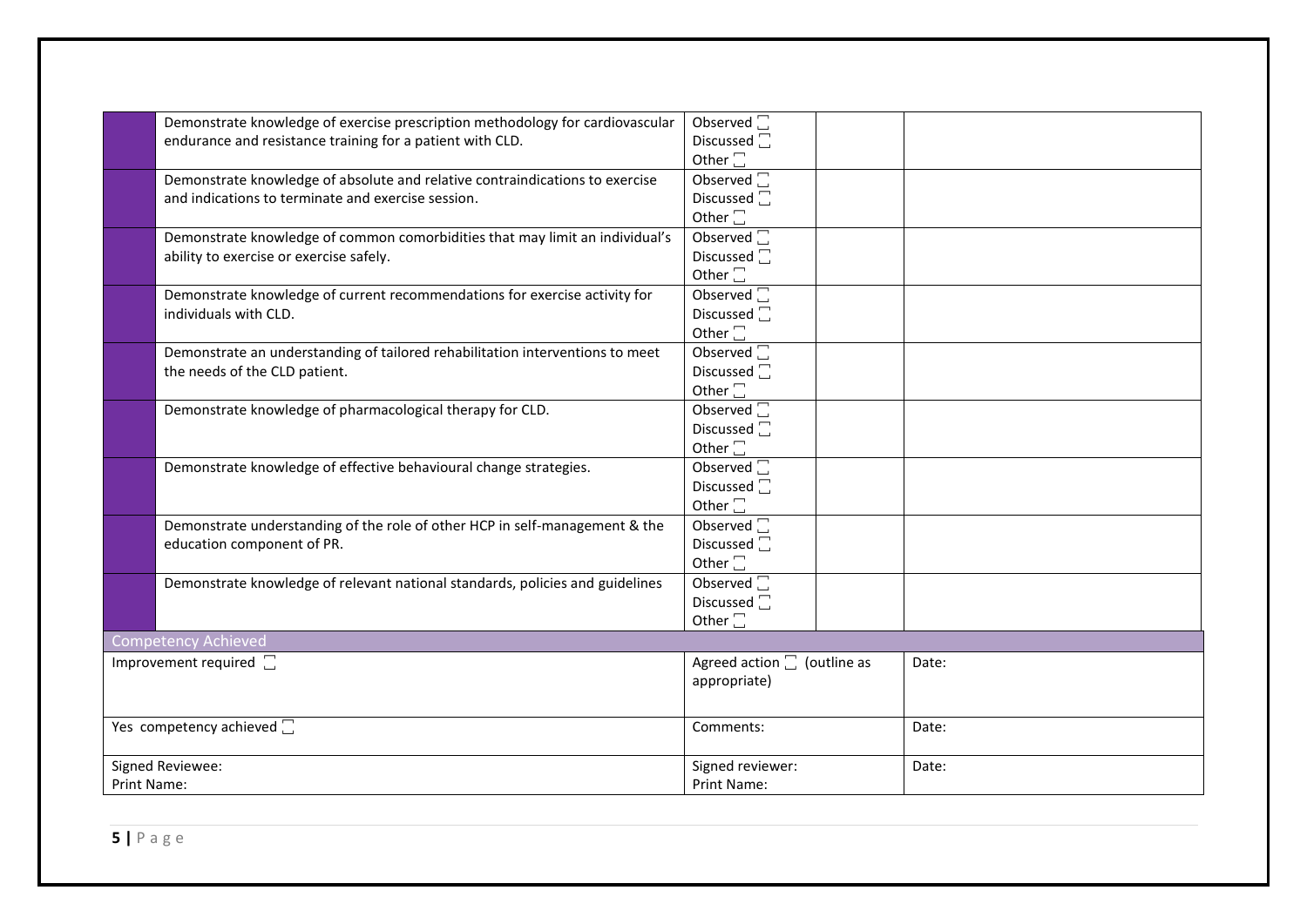## **Competency 2 Patient Assessment & Management**

| No. | <b>Competency</b>                                                                                                                                                                                                                                                                  | <b>Evidence</b>                                                         | <b>Date</b> | <b>Comments</b> |
|-----|------------------------------------------------------------------------------------------------------------------------------------------------------------------------------------------------------------------------------------------------------------------------------------|-------------------------------------------------------------------------|-------------|-----------------|
|     | In relation to patent assessment and management the pulmonary rehabilitation professional will:                                                                                                                                                                                    |                                                                         |             |                 |
|     | Demonstrate understanding and adherence to consent & GDPR policies.                                                                                                                                                                                                                | Observed $\square$<br>Discussed <sub>[</sub><br>Other $\square$         |             |                 |
|     | Demonstrate ability to perform a relevant symptom history, a physical history<br>for each individual.                                                                                                                                                                              | Observed <sup>[1]</sup><br>Discussed <sup>[]</sup><br>Other $\square$   |             |                 |
|     | Demonstrate the ability to collate and interpret information prior to assessment<br>including PFTs, ABGs, and CXR.                                                                                                                                                                 | Observed $\Box$<br>Discussed <sup>-</sup><br>Other $\square$            |             |                 |
|     | Demonstrate the skills to explain assessment process to individual.                                                                                                                                                                                                                | Observed $\overline{\Box}$<br>Discussed <sup>1</sup><br>Other $\square$ |             |                 |
|     | Demonstrate the skills to ascertain<br>PMH.<br>➤<br>Past and current respiratory status.<br>Co morbidities and functional impairment.<br>Current symptoms.<br>Identify inappropriate referrals based on absolute and relative contraindications to<br>exercise.                    | Observed $\square$<br>Discussed $\square$<br>Other $\square$            |             |                 |
|     | Demonstrate understanding of current medications and their implications for<br>exercise.                                                                                                                                                                                           | Observed <sup>[1]</sup><br>Discussed $\square$<br>Other $\square$       |             |                 |
|     | Demonstrate skills to ascertain previous and current levels of exercise activity<br>through discussion and identify limitations.                                                                                                                                                   | Observed $\Box$<br>Discussed $\square$<br>Other $\square$               |             |                 |
|     | Demonstrate ability to risk stratification according to assessment include falls<br>risk and risk of exercise -induced hypoxia. Consider risk factors for severe<br>disease, including current smoking and poor inhaler adherence, particularly<br>important in asthma population. | Observed $\Box$<br>Discussed <sup>7</sup><br>Other $\Box$               |             |                 |
|     | Demonstrate the skills to assess the individual's readiness and motivation to<br>participate in behaviour change strategies and setting goals.                                                                                                                                     | Observed $\square$<br>Discussed <sup>7</sup><br>Other $\square$         |             |                 |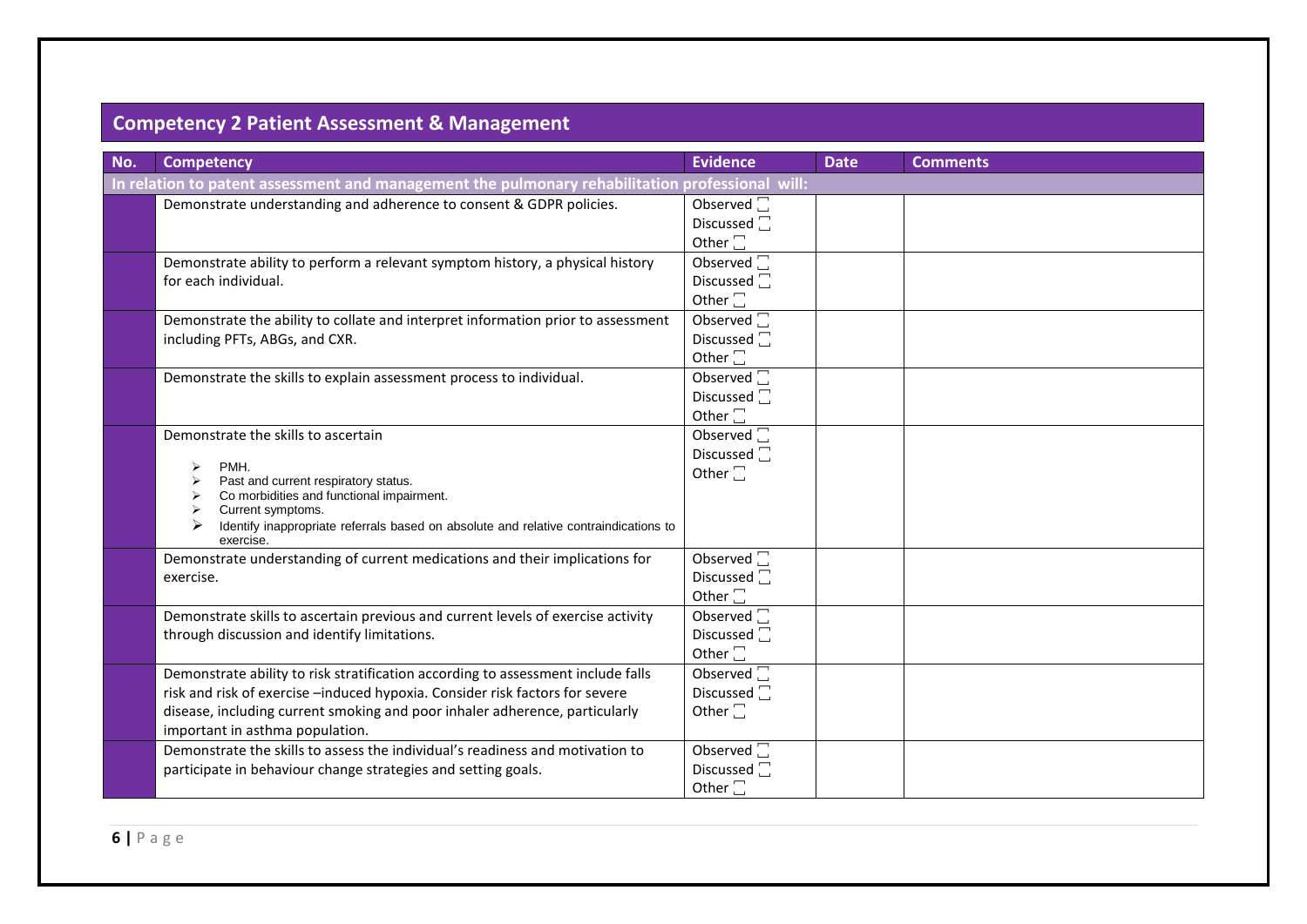| Observed $\square$<br>Demonstrate the skills to perform physiological baseline measures to guide in<br>Discussed <sub>I</sub><br>Other $\Box$<br>temperature, auscultation oxygen saturations, height and weight and estimate       |
|-------------------------------------------------------------------------------------------------------------------------------------------------------------------------------------------------------------------------------------|
| Observed $\square$<br>Demonstrate the skills to perform measures of Dyspnoea: Modified BORG Score,<br>Discussed <sup>1</sup><br>Other $\square$                                                                                     |
| Observed <sup>7</sup><br>Demonstrate the skills to perform measure of Co-Ordination: such as the Finger<br>Discussed <sup>1</sup><br>Nose Test, Shin Test. Demonstrate the skills to perform measure of Balance:<br>Other $\square$ |
| Observed $\Box$<br>Discussed $\Box$<br>Other $\Box$                                                                                                                                                                                 |
| Demonstrate skills to identify and screen for frailty when appropriate using the<br>Observed $\square$<br>Discussed <sub>[1]</sub><br>Other $\square$                                                                               |
| Observed $\square$<br>Discussed <sup>7</sup><br>Other $\square$                                                                                                                                                                     |
| Observed <sup>[1]</sup><br>Demonstrate the ability to screen for symptoms/health status using validated<br>Discussed <sub>[1]</sub><br>Other $\square$<br>Screening for malnutrition risk using the Mini Nutritional Assessment     |
|                                                                                                                                                                                                                                     |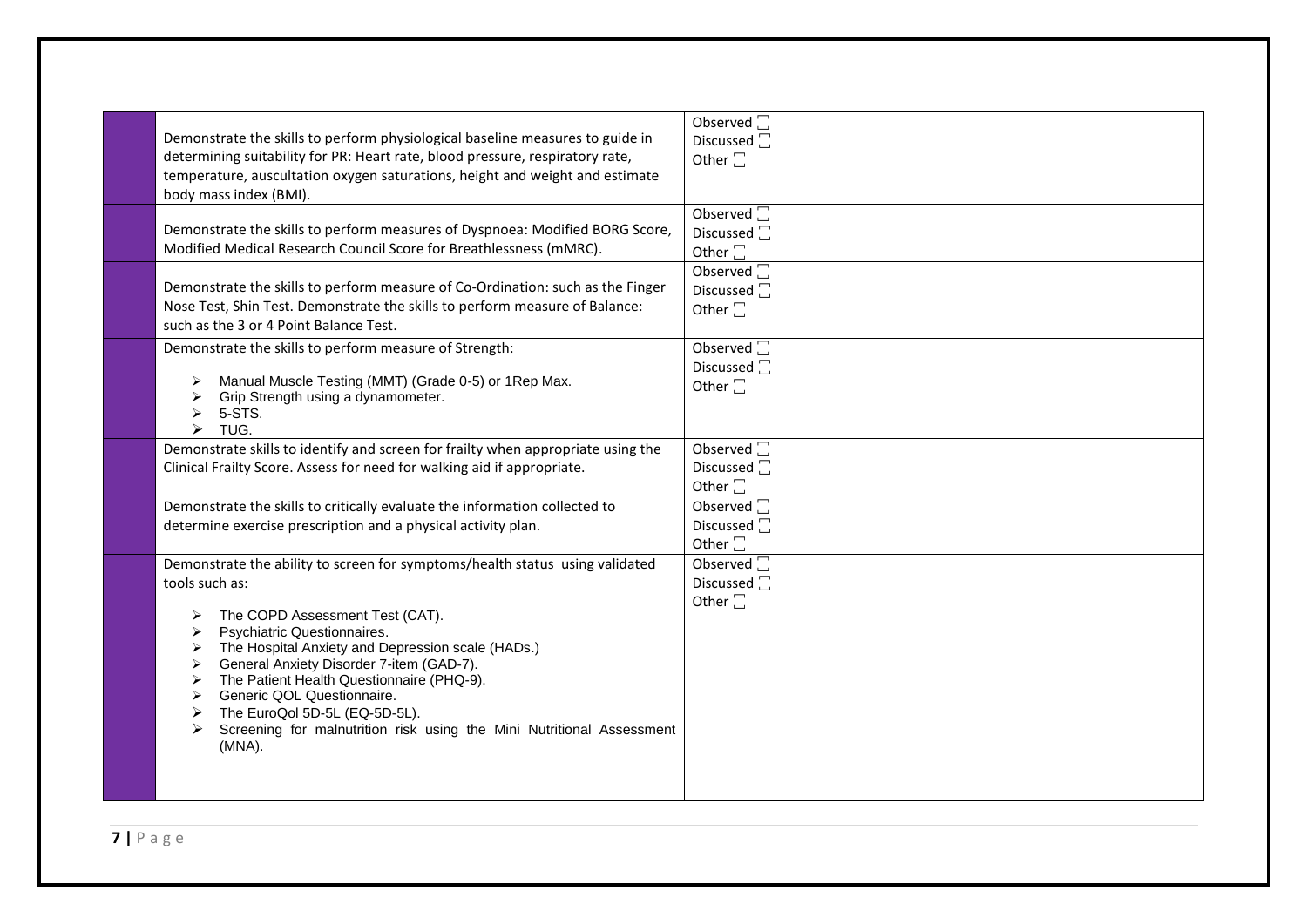|                                   | Demonstrate an understanding of Knowledge of Mean Clinical Importance       | Observed $\square$                  |       |
|-----------------------------------|-----------------------------------------------------------------------------|-------------------------------------|-------|
|                                   | Difference (MCID) scores for each tool used.                                | Discussed $\square$                 |       |
|                                   |                                                                             | Other $\square$                     |       |
|                                   | All professionals need to have knowledge of referral criteria and referral  | Observed $\square$                  |       |
|                                   | processes to other health professionals for input following outcomes of the | Discussed $\square$                 |       |
|                                   | screening.                                                                  | Other $\square$                     |       |
|                                   | Demonstrate the ability to use shared decision making with the patient to   | Observed $\square$                  |       |
|                                   | provide a treatment plan and achievable goals.                              | Discussed $\square$                 |       |
|                                   |                                                                             | Other $\square$                     |       |
|                                   | Demonstrate the skills to quantify patient outcomes through pre and post    | Observed $\overline{\Box}$          |       |
|                                   | assessment.                                                                 | Discussed $\square$                 |       |
|                                   |                                                                             | Other $\square$                     |       |
|                                   | Demonstrate the ability to communicate with referring physician.            | Observed $\square$                  |       |
|                                   |                                                                             | Discussed $\square$                 |       |
|                                   |                                                                             | Other $\square$                     |       |
|                                   | Competency Achieved                                                         |                                     |       |
|                                   | Improvement required $\square$                                              | Agreed action $\square$ (outline as | Date: |
|                                   |                                                                             | appropriate)                        |       |
|                                   |                                                                             |                                     |       |
|                                   |                                                                             |                                     |       |
| Yes competency achieved $\square$ |                                                                             | Comments:                           | Date: |
|                                   |                                                                             |                                     |       |
|                                   |                                                                             |                                     |       |
|                                   | Signed Reviewee:                                                            | Signed reviewer:                    | Date: |
| <b>Print Name:</b>                |                                                                             | <b>Print Name:</b>                  |       |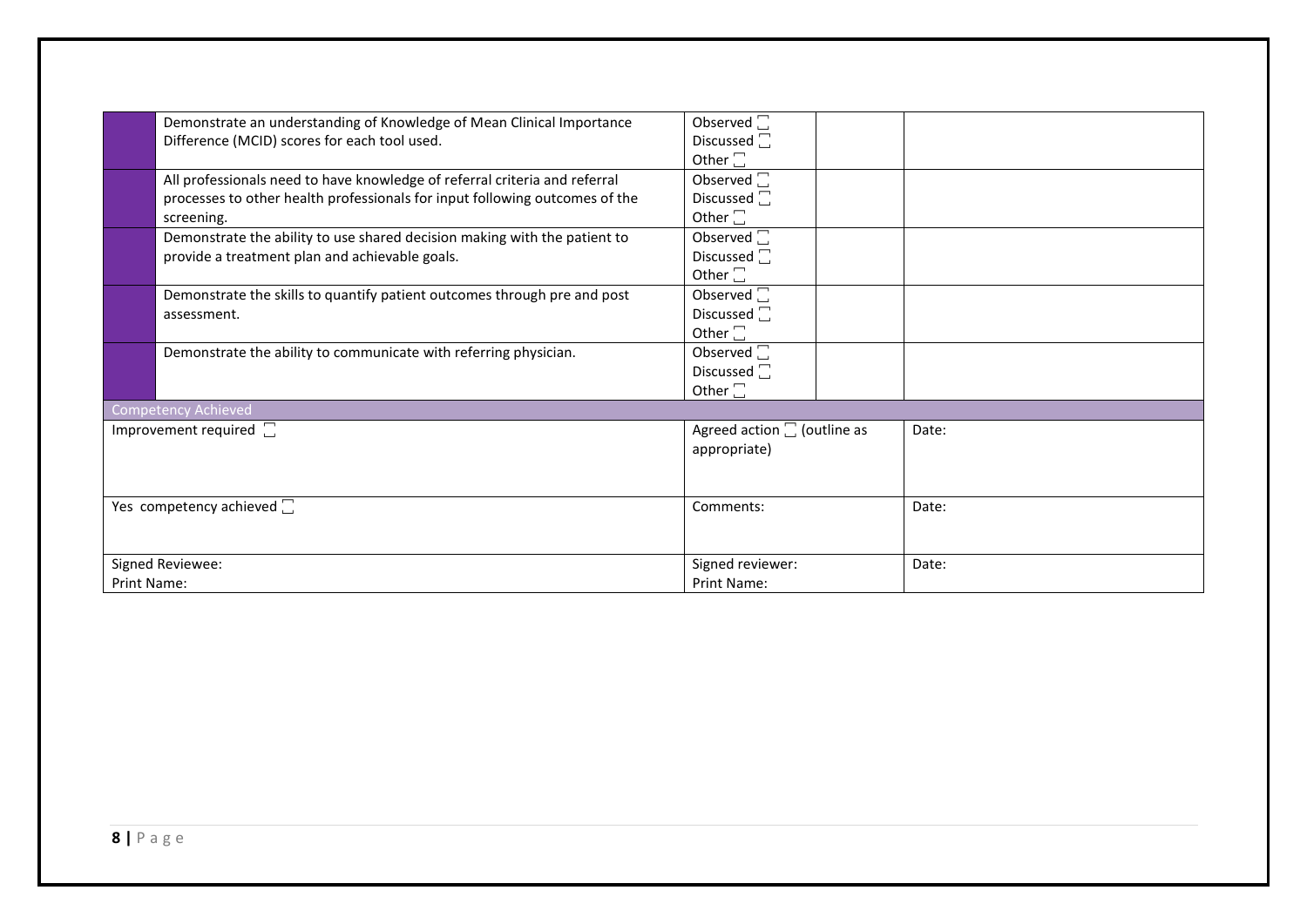#### **Competency 3: Dyspnoea assessment and management**

| No. | <b>Competency</b>                                                                                                                                                                                                                                                                          | <b>Evidence</b>                                                         | <b>Date</b> | <b>Comments</b> |  |  |
|-----|--------------------------------------------------------------------------------------------------------------------------------------------------------------------------------------------------------------------------------------------------------------------------------------------|-------------------------------------------------------------------------|-------------|-----------------|--|--|
|     | In relation to dyspnoea assessment and management the pulmonary rehabilitation professional will                                                                                                                                                                                           |                                                                         |             |                 |  |  |
|     | Demonstrate an understanding of causes & physiology of dyspnoea in patients<br>with CLD.                                                                                                                                                                                                   | Observed $\square$<br>Discussed <sup>1</sup><br>Other $\square$         |             |                 |  |  |
|     | Demonstrate an understanding of appropriate tools to measure dyspnoea -<br>mMRC, modified BORG, CRDQ(dyspnoea domain), Dyspnoea 12 and<br>multidimensional dyspnea profile covering functioning, breathing and<br>psychological etc.                                                       | Observed $\square$<br>Discussed $\square$<br>Other $\Box$               |             |                 |  |  |
|     | Demonstrate an understanding of<br>Breathing strategies/ dysfunctional breathing.<br>Pharmalogical /psychological treatment of dyspnea.<br>Supplemental oxygen.<br>Pharmacological therapy-e.g. bronchodilators.<br>CBT.<br>Non-pharmacological approaches-breathing retraining, NIV, PLB. | Observed $\square$<br>Discussed $\square$<br>Other $\square$            |             |                 |  |  |
|     | Demonstrate an ability to perform pulse oximetry.                                                                                                                                                                                                                                          | Observed $\square$<br>Discussed $\square$<br>Other $\square$            |             |                 |  |  |
|     | Demonstrate an ability to identify need for alternate testing e.g. ABG.                                                                                                                                                                                                                    | Observed $\Box$<br>Discussed <sup>1</sup><br>Other $\square$            |             |                 |  |  |
|     | Demonstrate the skills to identify need for referral for long term oxygen<br>assessment and collaborate with consultant and other HCP for optimal<br>prescription for LTOT if indicated.                                                                                                   | Observed $\square$<br>Discussed $\Box$<br>Other $\square$               |             |                 |  |  |
|     | Demonstrate the skills to titrate flow settings and modify delivery devices when<br>needed as exercise modality changes and intensity increases or decreases.                                                                                                                              | Observed $\square$<br>Discussed <sub>[</sub><br>Other $\square$         |             |                 |  |  |
|     | Demonstrate the ability to promote patient understanding of the uses, benefits<br>and risk of oxygen therapy.                                                                                                                                                                              | Observed $\overline{\Box}$<br>Discussed <sup>1</sup><br>Other $\square$ |             |                 |  |  |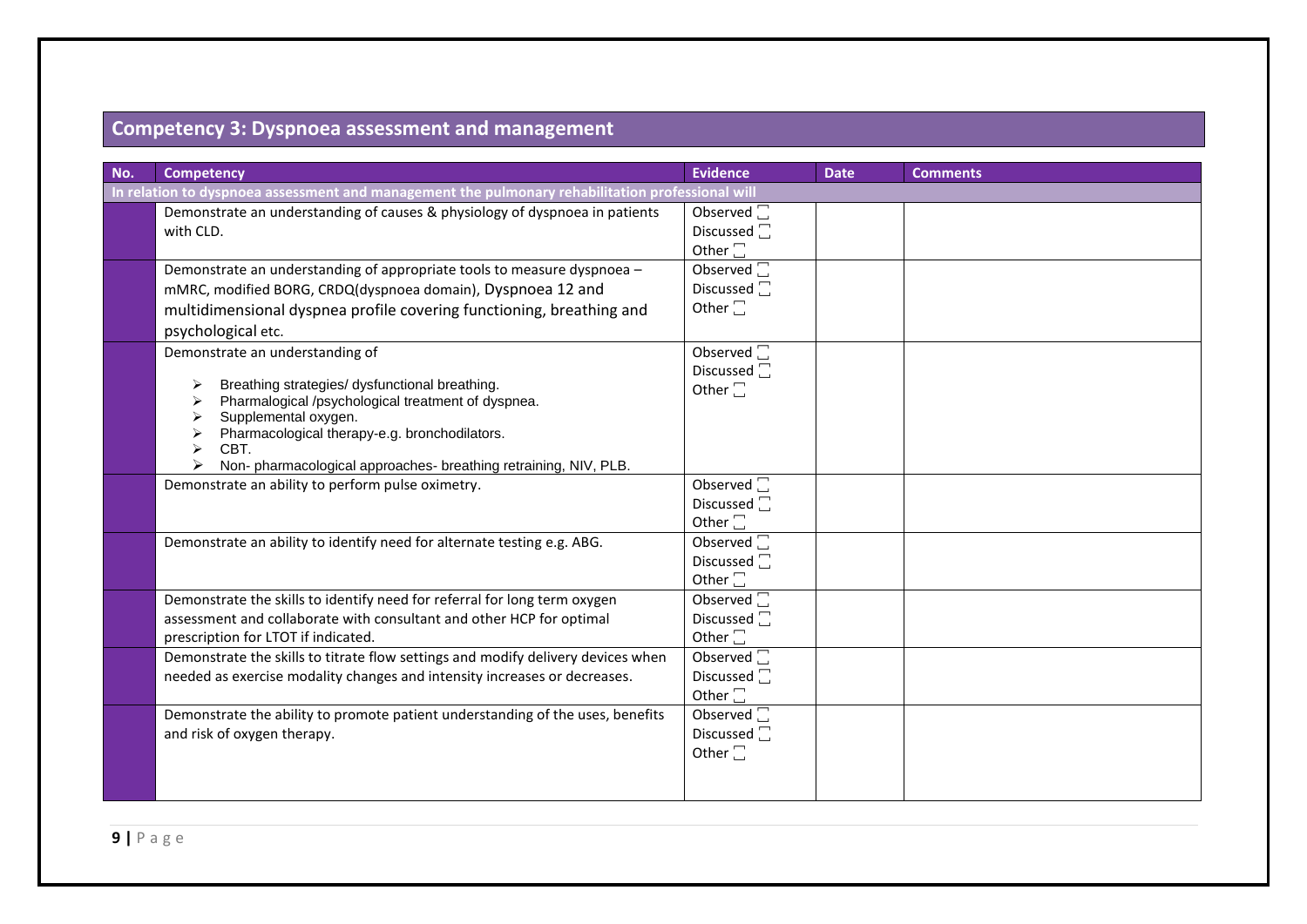| Competency Achieved               |                                                     |       |  |  |
|-----------------------------------|-----------------------------------------------------|-------|--|--|
| Improvement required $\square$    | Agreed action $\square$ (outline as<br>appropriate) | Date: |  |  |
| Yes competency achieved $\square$ | Comments:                                           | Date: |  |  |
| Signed Reviewee:                  | Signed reviewer:                                    | Date: |  |  |
| Print Name:                       | Print Name:                                         |       |  |  |

# **Competency 4: Exercise testing (primarily physiotherapist competency)**

| No. | <b>Competency</b>                                                                | <b>Evidence</b>       | <b>Date</b> | <b>Comments</b> |  |  |
|-----|----------------------------------------------------------------------------------|-----------------------|-------------|-----------------|--|--|
|     | In relation to exercise testing the pulmonary rehabilitation professional will:  |                       |             |                 |  |  |
|     | Demonstrate understanding of exercise prescription and testing.                  | Observed $\square$    |             |                 |  |  |
|     |                                                                                  | Discussed $\square$   |             |                 |  |  |
|     |                                                                                  | Other $\square$       |             |                 |  |  |
|     | Demonstrate an understanding of the use of a field test e.g. ISWT or 6MWT as     | Observed $\Box$       |             |                 |  |  |
|     | an outcome measure.                                                              | Discussed $\Box$      |             |                 |  |  |
|     |                                                                                  | Other $\square$       |             |                 |  |  |
|     | Demonstrate an understanding of the use of standardised; published guidelines    | Observed <sup>-</sup> |             |                 |  |  |
|     | and consistent protocols when performing field test.                             | Discussed $\square$   |             |                 |  |  |
|     |                                                                                  | Other $\square$       |             |                 |  |  |
|     | Demonstrate an understanding of Knowledge of Mean Clinical Importance            | Observed $\square$    |             |                 |  |  |
|     | Difference (MCID) scores for each tool used.                                     | Discussed $\Box$      |             |                 |  |  |
|     |                                                                                  | Other $\square$       |             |                 |  |  |
|     | Demonstrate an understanding of the application of exercise testing results into | Observed <sup>-</sup> |             |                 |  |  |
|     | exercise prescription.                                                           | Discussed $\square$   |             |                 |  |  |
|     |                                                                                  | Other $\square$       |             |                 |  |  |
|     | Demonstrate the skills to complete 6MWT in line with ATS criteria.               | Observed <sub>I</sub> |             |                 |  |  |
|     |                                                                                  | Discussed $\square$   |             |                 |  |  |
|     |                                                                                  | Other $\square$       |             |                 |  |  |
|     |                                                                                  |                       |             |                 |  |  |
|     |                                                                                  |                       |             |                 |  |  |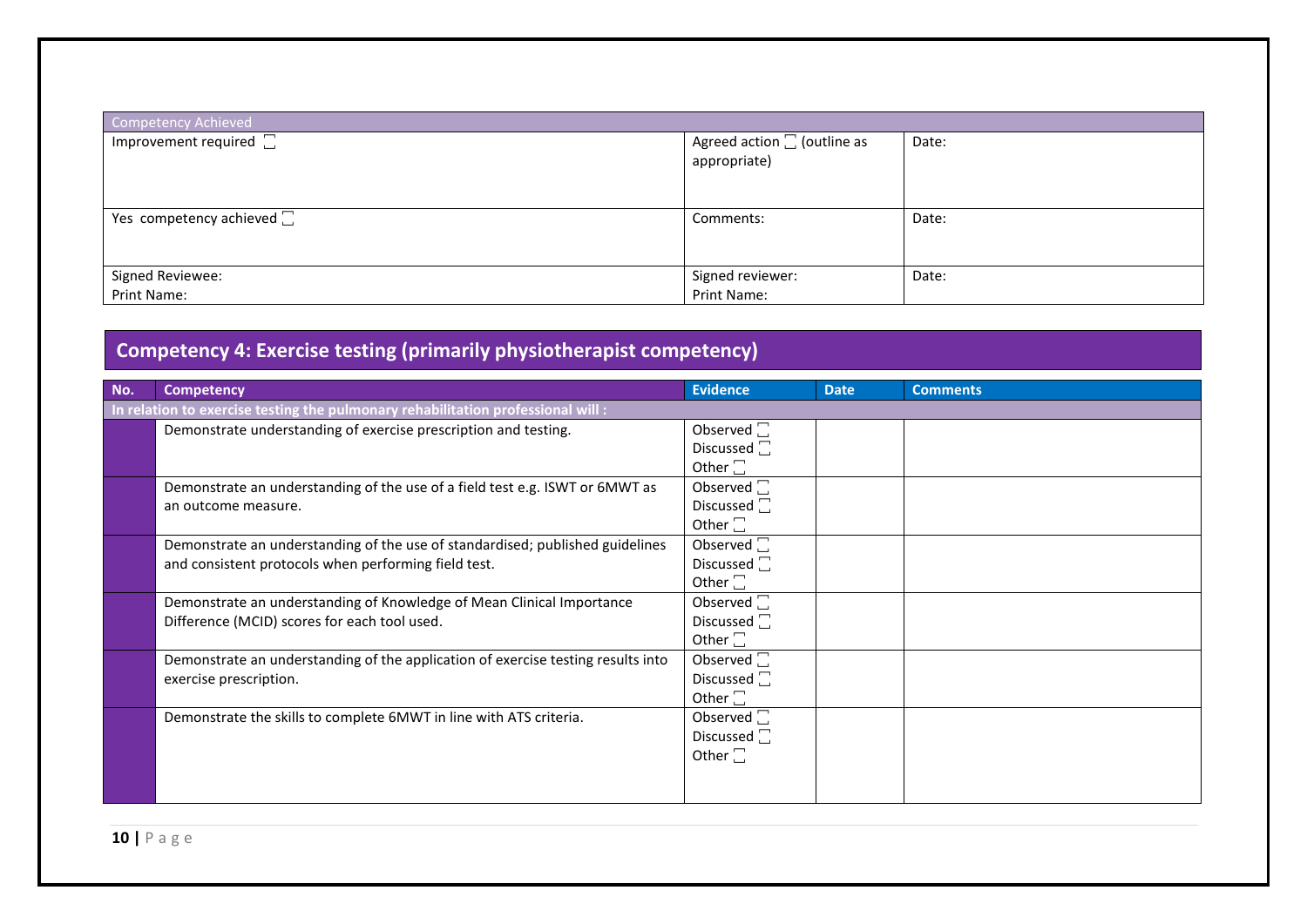|                  | Demonstrate the skills to a shuttle walk test in line with guidelines.                                                       | Observed $\square$<br>Discussed $\square$<br>Other $\square$    |       |
|------------------|------------------------------------------------------------------------------------------------------------------------------|-----------------------------------------------------------------|-------|
|                  | Demonstrate the skills to complete symptom limited cardio-pulmonary exercise<br>testing on selected patients as appropriate. | Observed <sub>I</sub><br>Discussed $\square$<br>Other $\square$ |       |
|                  | Demonstrate the skills to develop an exercise prescription based on the exercise<br>test results.                            | Observed $\square$<br>Discussed $\square$<br>Other $\square$    |       |
|                  | <b>Competency Achieved</b>                                                                                                   |                                                                 |       |
|                  | Improvement required $\square$                                                                                               | Agreed action $\Box$ (outline as<br>appropriate)                | Date: |
|                  | Yes competency achieved $\square$                                                                                            | Comments:                                                       | Date: |
| Signed Reviewee: |                                                                                                                              | Signed reviewer:                                                | Date: |
| Print Name:      |                                                                                                                              | <b>Print Name:</b>                                              |       |

#### **Competency 5 Exercise training & prescription (primarily physiotherapy competency)**

| No. | <b>Competency</b>                                                                                | <b>Evidence</b>     | <b>Date</b> | <b>Comments</b> |
|-----|--------------------------------------------------------------------------------------------------|---------------------|-------------|-----------------|
|     | In relation to exercise training and prescription the pulmonary rehabilitation professional will |                     |             |                 |
|     | Demonstrate an understanding of normal and abnormal physiologic responses                        | Observed $\square$  |             |                 |
|     | to exercise.                                                                                     | Discussed $\square$ |             |                 |
|     |                                                                                                  | Other $\square$     |             |                 |
|     | Demonstrate an understanding of specific pathophysiologic factors limiting                       | Observed $\square$  |             |                 |
|     | exercise tolerance in CLD.                                                                       | Discussed $\square$ |             |                 |
|     |                                                                                                  | Other $\square$     |             |                 |
|     | Demonstrate an understanding of the basis of exercise training in CLD including                  | Observed $\square$  |             |                 |
|     | reduction in peripheral muscle mass predominantly in the quadriceps and distal                   | Discussed $\square$ |             |                 |
|     | lower limbs, presence of sarcopenia and cachexia.                                                | Other $\square$     |             |                 |
|     |                                                                                                  |                     |             |                 |
|     |                                                                                                  |                     |             |                 |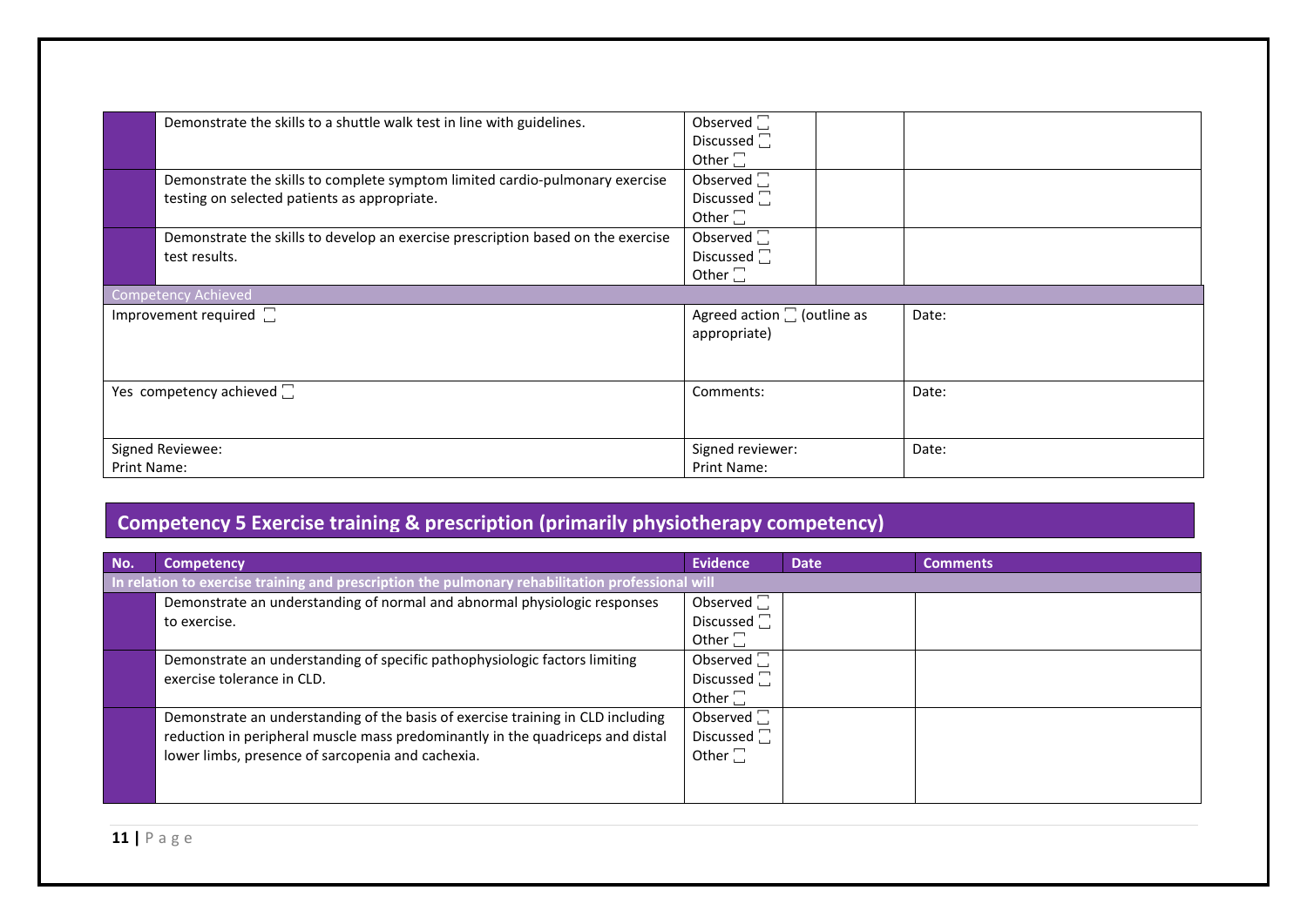| Demonstrate understanding of the safety precautions for exercise training.        | Observed <sup>[1]</sup>  |
|-----------------------------------------------------------------------------------|--------------------------|
|                                                                                   | Discussed <sup>-</sup>   |
|                                                                                   | Other $\square$          |
| Demonstrate an understanding of an individual exercise plan with SMART goals      | Observed <sup></sup>     |
| including ADLs and a home exercise programme.                                     | Discussed <sup>[]</sup>  |
|                                                                                   | Other $\square$          |
| Demonstrate an understanding of the prescription and adaptation of safe and       | Observed <sup>[1]</sup>  |
| effective exercise to the individuals needs in line with guidelines and exercise  | Discussed <sup>-</sup>   |
| principles and using monitoring tools.                                            | Other $\square$          |
| Demonstrate knowledge of exercise principles including overload principle &       | Observed <sup>[1]</sup>  |
| FITT principle, adaptation, specificity, reversibility variation and recovery and | Discussed $\square$      |
| individual response.                                                              | Other $\square$          |
| Demonstrate the skills to develop an individualised and effective exercise        | Observed $\square$       |
| prescription including endurance, strengthening and flexibility components.       | Discussed $\square$      |
|                                                                                   | Other $\square$          |
| Demonstrate skills to modify an exercise plan due to pain, breathlessness or      | Observed $\square$       |
| drop in oxygen levels.                                                            | Discussed <sup>1</sup>   |
|                                                                                   | Other $\square$          |
| Demonstrate skills to use objective physiological measures to inform              | Observed <sup>1</sup>    |
| individualised exercise prescription e.g. RPE.                                    | Discussed <sup>1</sup>   |
|                                                                                   | Other $\square$          |
| Demonstrate skills to interpret data during exercise training.                    | Observed <sup></sup>     |
|                                                                                   | Discussed <sup>1</sup>   |
|                                                                                   | Other $\square$          |
| Demonstrate skills to encourage effective use of resources to help individual     | Observed $\square$       |
| meet goals and objectives-e.g. activity diary.                                    | Discussed <sub>[1]</sub> |
|                                                                                   | Other $\square$          |
| Demonstrate skills to recognise signs and symptoms of exercise intolerance.       | Observed <sup></sup>     |
|                                                                                   | Discussed <sub>[1]</sub> |
|                                                                                   | Other $\square$          |
| Demonstrate skills to educate and support safe exercise signs and symptoms of     | Observed <sup></sup>     |
| overexertion or under achievement and activities to avoid.                        | Discussed <sub>[1]</sub> |
|                                                                                   | Other $\square$          |
| Demonstrate skills to review and adapt the exercise plan and prescription in      | Observed $\Box$          |
| response to the individuals' motivation, needs and abilities and progress or      | Discussed $\square$      |
| regress.                                                                          | Other $\square$          |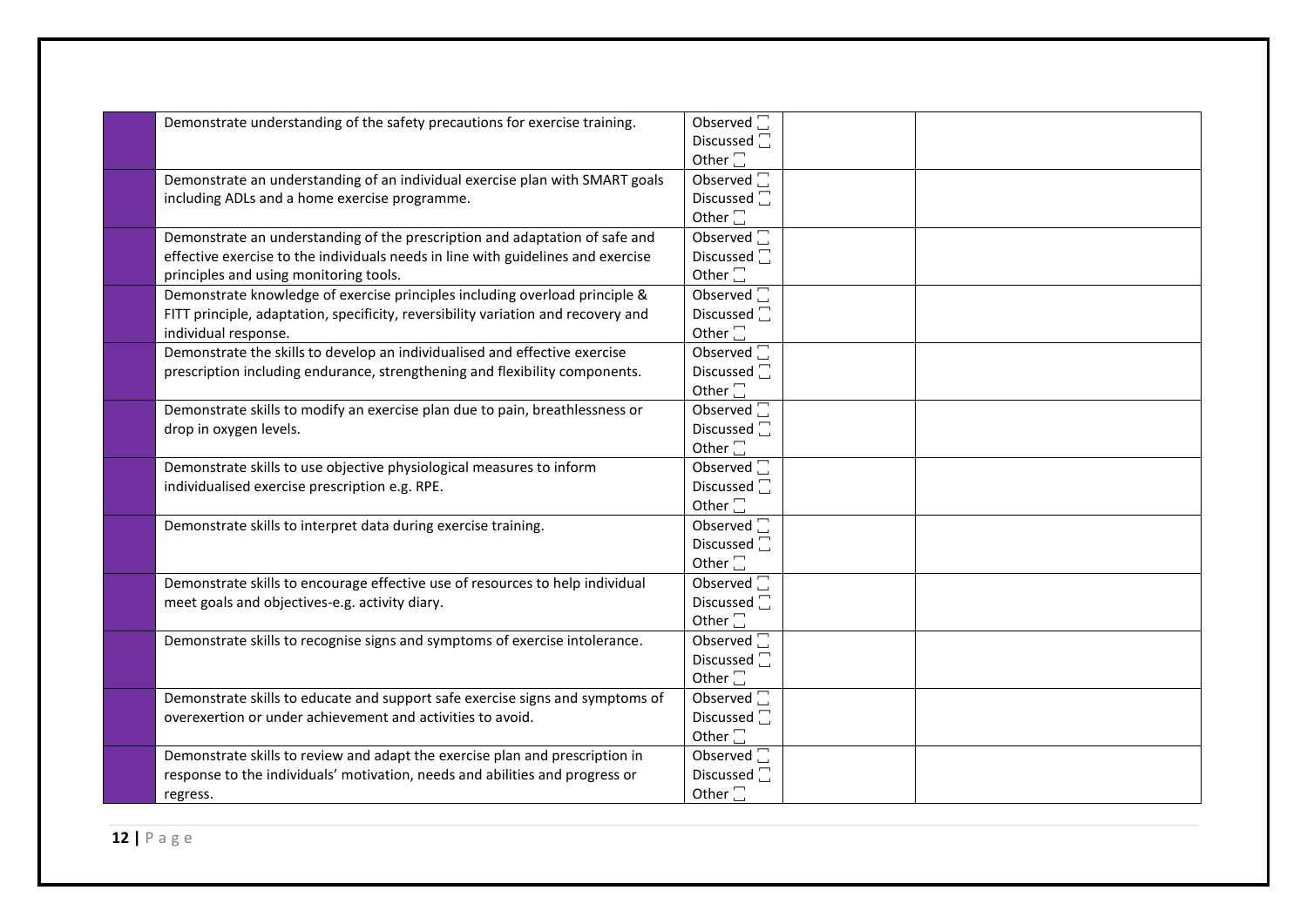| All members of the MDT involved in the exercise component of the class will<br>familiarise themselves with the participant's medical history and risk<br>assessment. | Observed $\square$<br>Discussed $\square$<br>Other $\square$ |       |
|----------------------------------------------------------------------------------------------------------------------------------------------------------------------|--------------------------------------------------------------|-------|
| <b>Competency Achieved</b><br>Improvement required $\square$                                                                                                         |                                                              |       |
|                                                                                                                                                                      | Agreed action $\square$ (outline as<br>appropriate)          | Date: |
| Yes competency achieved $\square$                                                                                                                                    | Comments:                                                    | Date: |
| Signed Reviewee:                                                                                                                                                     | Signed reviewer:                                             | Date: |
| <b>Print Name:</b>                                                                                                                                                   | <b>Print Name:</b>                                           |       |

# Competency 6: Prepare the individual for supervised exercise

| No. | Competency                                                                                                     | <b>Evidence</b>         | <b>Date</b> | <b>Comments</b> |  |
|-----|----------------------------------------------------------------------------------------------------------------|-------------------------|-------------|-----------------|--|
|     | In relation to preparing the individual for supervised exercise the Pulmonary rehabilitation professional will |                         |             |                 |  |
|     | Demonstrate the skills to ensure the individual understands the purpose,                                       | Observed $\Box$         |             |                 |  |
|     | structure, procedures and objectives of their session and how they link to their                               | Discussed $\square$     |             |                 |  |
|     | goals.                                                                                                         | Other $\square$         |             |                 |  |
|     | Demonstrate the skills to identify and respond to any information the individual                               | Observed <sup>[1]</sup> |             |                 |  |
|     | provides in response to their previous sessions or any change in their condition                               | Discussed $\square$     |             |                 |  |
|     | through pre- class screening and clinical measures.                                                            | Other $\square$         |             |                 |  |
|     | Demonstrate skills and understanding to agree and record with the individual                                   | Observed $\Box$         |             |                 |  |
|     | any changes to their planned session's activities.                                                             | Discussed $\square$     |             |                 |  |
|     |                                                                                                                | Other $\square$         |             |                 |  |
|     | Demonstrate skills and understanding to ensure individuals have any necessary                                  | Observed <sup>[1]</sup> |             |                 |  |
|     | medications prior to class.                                                                                    | Discussed $\square$     |             |                 |  |
|     |                                                                                                                | Other $\square$         |             |                 |  |
|     | Demonstrate skills and understanding to reinforce safety measures at all times.                                | Observed $\Box$         |             |                 |  |
|     |                                                                                                                | Discussed $\Box$        |             |                 |  |
|     |                                                                                                                | Other $\square$         |             |                 |  |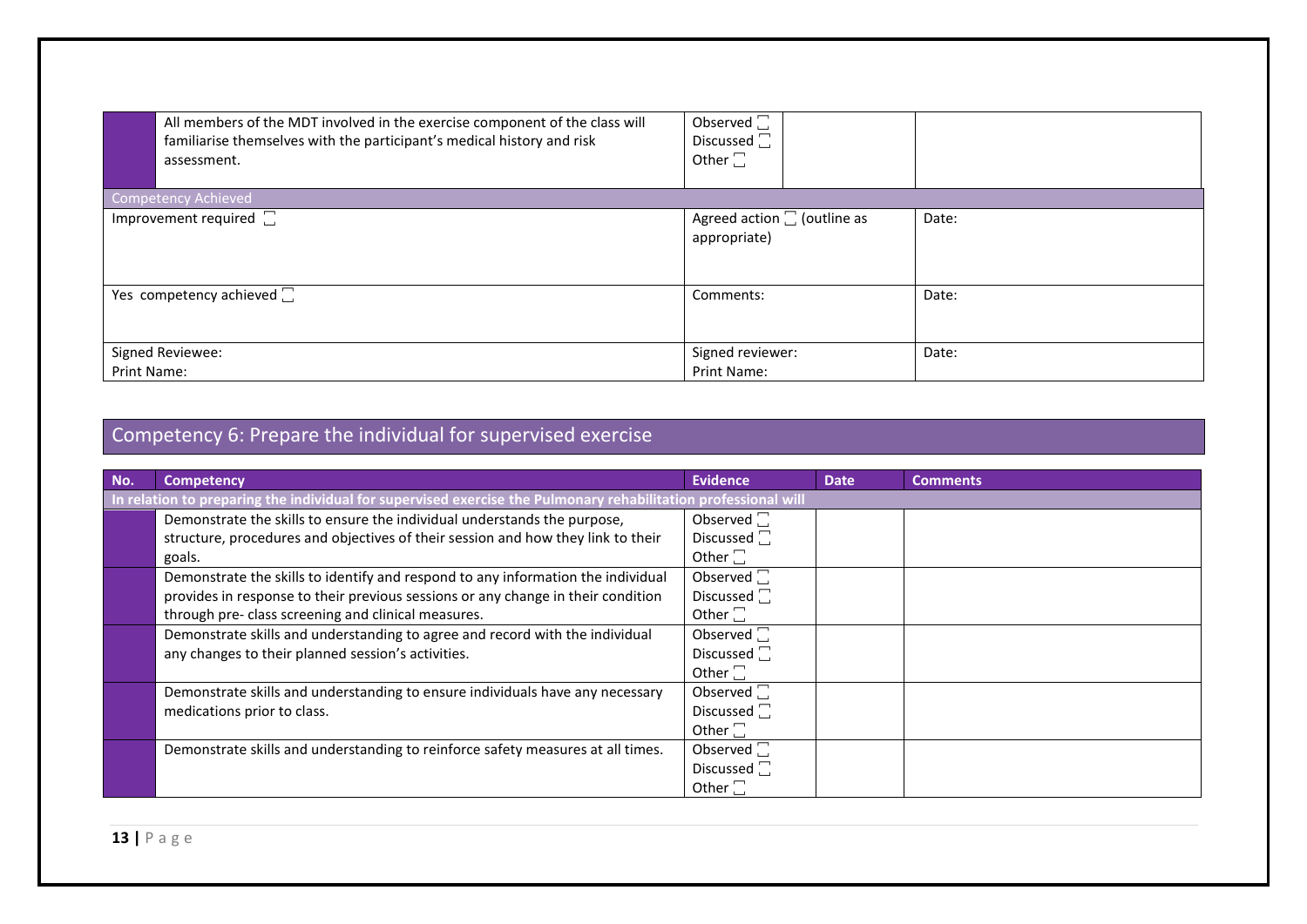| Demonstrate skills and understanding to ensure individuals are appropriately<br>dressed and equipped for exercise e.g. footwear. | Observed $\square$<br>Discussed $\square$<br>Other $\square$ |       |  |  |  |
|----------------------------------------------------------------------------------------------------------------------------------|--------------------------------------------------------------|-------|--|--|--|
| <b>Competency Achieved</b>                                                                                                       |                                                              |       |  |  |  |
| Improvement required $\square$                                                                                                   | Agreed action $\square$ (outline as<br>appropriate)          | Date: |  |  |  |
| Yes competency achieved $\square$                                                                                                | Comments:                                                    | Date: |  |  |  |
| Signed Reviewee:                                                                                                                 | Signed reviewer:                                             | Date: |  |  |  |
| Print Name:                                                                                                                      | <b>Print Name:</b>                                           |       |  |  |  |
| Competency 7 Lead and deliver the supervised exercise session                                                                    |                                                              |       |  |  |  |

#### **No. Competency Evidence Date Comments In relation to leading and delivering the supervised exercise session the pulmonary rehabilitation professional will:** Demonstrate exercise background to support leading session. Discussed  $\Box$ Other  $\Box$ Demonstrate the skills to teach review and adapt individual and group exercise in response to changing circumstances and individual's response to exercise. Observed  $\Box$ Discussed  $\square$ Other  $\Box$ Demonstrate the skills to establish and justify the staff/patient ration based on supervision requirements and risk stratification. Observed  $\Box$ Discussed  $\square$ Other  $\square$ Demonstrate the skills to utilise other members of team appropriately during exercise to ensure safe and effective class management. Observed<sup></sup> Discussed  $\square$ Other  $\square$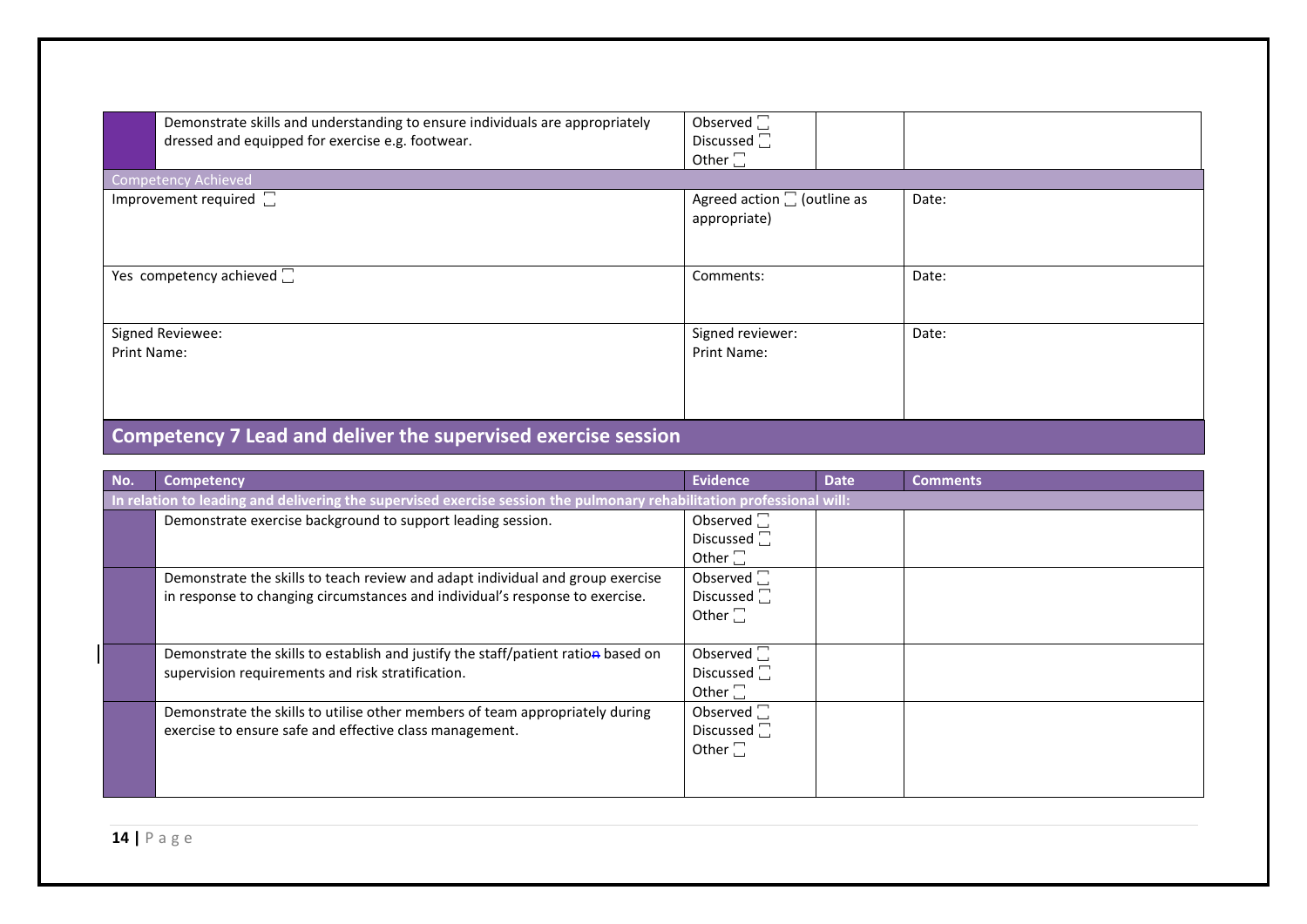| Demonstrate the skills to lead exercise sessions in line with the exercise<br>principles appropriate to individual needs and functional abilities.                                                                                                                                                                                                                                                                                                                                   | Observed <sup>1</sup><br>Discussed <sub>[</sub><br>Other $\square$     |  |
|--------------------------------------------------------------------------------------------------------------------------------------------------------------------------------------------------------------------------------------------------------------------------------------------------------------------------------------------------------------------------------------------------------------------------------------------------------------------------------------|------------------------------------------------------------------------|--|
| Demonstrate the skills to provide individuals' with warm up and cool down<br>exercises that are appropriate to their clinical status and ability.                                                                                                                                                                                                                                                                                                                                    | Observed <sup>[1]</sup><br>Discussed <sub>[1]</sub><br>Other $\square$ |  |
| Demonstrate the skills to provide instruction, explanation and exercise<br>demonstration.                                                                                                                                                                                                                                                                                                                                                                                            | Observed <sup>[1]</sup><br>Discussed $\square$<br>Other $\square$      |  |
| Demonstrate the skills to monitor the individuals exercise performance by using<br>subjective e.g. RPE, and objective e.g. HR, SpO2 measures to effectively monitor<br>exercise intensity<br>Being aware of the individuals response to exercise and taking appropriate<br>action as required<br>Demonstrate ability to observe individuals throughout the exercise session and<br>take appropriate action as required including correcting technique and positive<br>reinforcement. | Observed $\square$<br>Discussed $\square$<br>Other $\square$           |  |
| Demonstrate skills to perform<br>Endurance exercise.<br>Resistance exercise.<br>Flexibility.<br>➤<br>Balance and coordination etc.                                                                                                                                                                                                                                                                                                                                                   | Observed $\square$<br>Discussed $\square$<br>Other $\square$           |  |
| Demonstrate the skills for effective use of verbal instruction, demonstration and<br>audio and visual cues and motivational techniques when delivering group<br>exercise.                                                                                                                                                                                                                                                                                                            | Observed $\square$<br>Discussed <sup>7</sup><br>Other $\square$        |  |
| Demonstrate the skills to teach and monitor the performance of all individuals<br>within a group setting.                                                                                                                                                                                                                                                                                                                                                                            | Observed $\square$<br>Discussed <sup>1</sup><br>Other $\square$        |  |
| Demonstrate the skills to provide individuals with an appropriate period of post<br>exercise supervision.                                                                                                                                                                                                                                                                                                                                                                            | Observed <sup></sup><br>Discussed <sup>1</sup><br>Other $\square$      |  |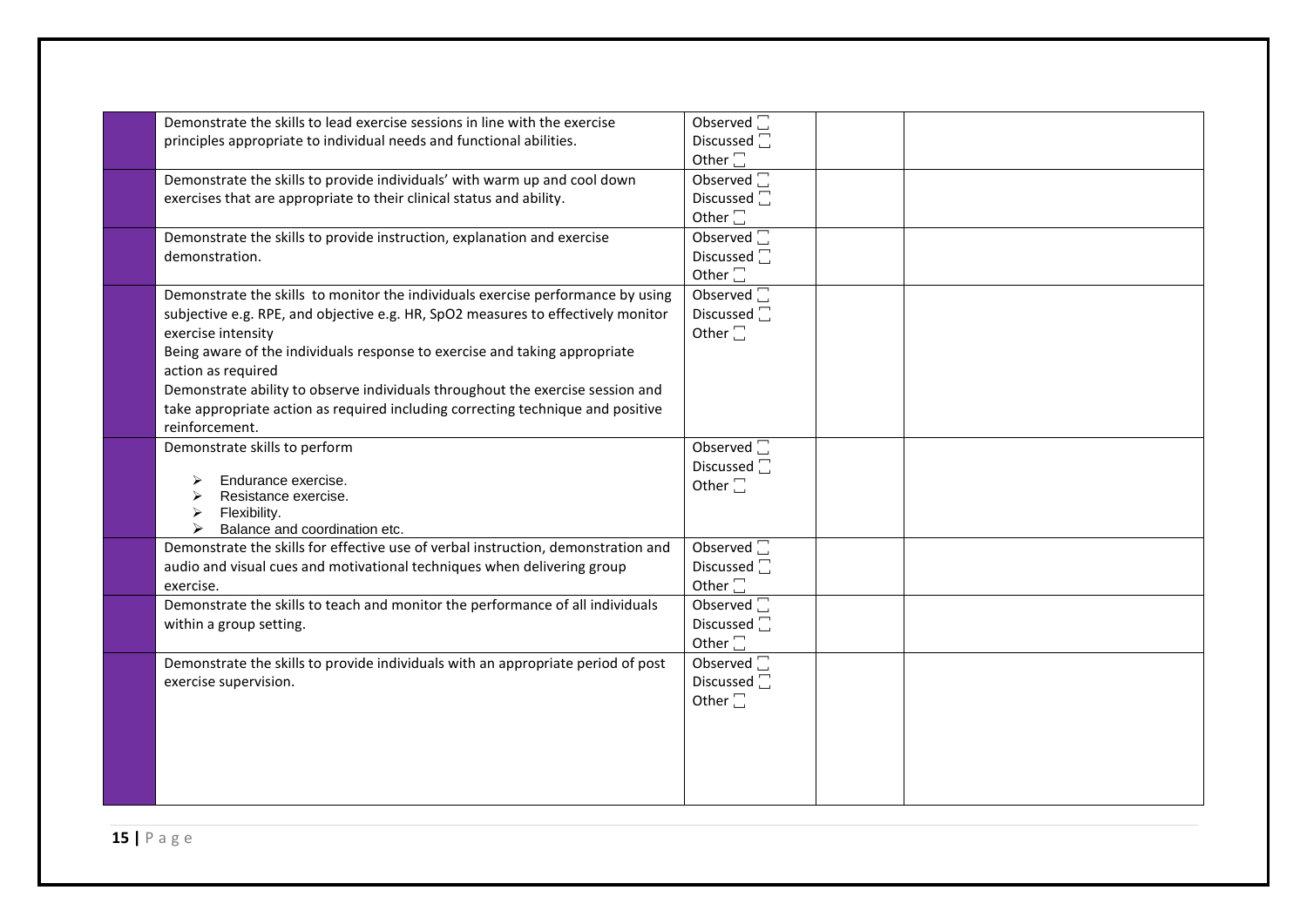| Competency Achieved               |                                                     |       |  |  |
|-----------------------------------|-----------------------------------------------------|-------|--|--|
| Improvement required $\square$    | Agreed action $\square$ (outline as<br>appropriate) | Date: |  |  |
| Yes competency achieved $\square$ | Comments:                                           | Date: |  |  |
| Signed Reviewee:                  | Signed reviewer:                                    | Date: |  |  |
| Print Name:                       | Print Name:                                         |       |  |  |

## **Competency 8: Managing the unwell patients**

| No. | <b>Competency</b>                                                                          | <b>Evidence</b>          | <b>Date</b> | <b>Comments</b> |  |  |
|-----|--------------------------------------------------------------------------------------------|--------------------------|-------------|-----------------|--|--|
|     | In relation to managing the unwell patient the pulmonary rehabilitation professional will: |                          |             |                 |  |  |
|     | Demonstrate evidence of BLS certification.                                                 | Observed $\Box$          |             |                 |  |  |
|     |                                                                                            | Discussed $\Box$         |             |                 |  |  |
|     |                                                                                            | Other $\square$          |             |                 |  |  |
|     | Demonstrate evidence of anaphylaxis training.                                              | Observed $\square$       |             |                 |  |  |
|     |                                                                                            | Discussed <sup>-</sup>   |             |                 |  |  |
|     |                                                                                            | Other $\square$          |             |                 |  |  |
|     | Demonstrate an understanding of how to identify and treat life-threatening                 | Observed $\square$       |             |                 |  |  |
|     | situations or adverse events.                                                              | Discussed <sup>[1]</sup> |             |                 |  |  |
|     |                                                                                            | Other $\square$          |             |                 |  |  |
|     | Demonstrate an understanding of the appropriate emergency response to                      | Observed $\square$       |             |                 |  |  |
|     | changing signs and symptoms.                                                               | Discussed <sup>-</sup>   |             |                 |  |  |
|     |                                                                                            | Other $\square$          |             |                 |  |  |
|     | Demonstrate understanding of adverse events such as falls, sprains and                     | Observed $\square$       |             |                 |  |  |
|     | fractures, muscle weakness, poor balance.                                                  | Discussed <sub>[</sub>   |             |                 |  |  |
|     |                                                                                            | Other $\square$          |             |                 |  |  |
|     | Act in a calm, sensitive efficient manner when dealing with an unwell individual.          | Observed $\square$       |             |                 |  |  |
|     |                                                                                            | Discussed <sup>-</sup>   |             |                 |  |  |
|     |                                                                                            | Other $\square$          |             |                 |  |  |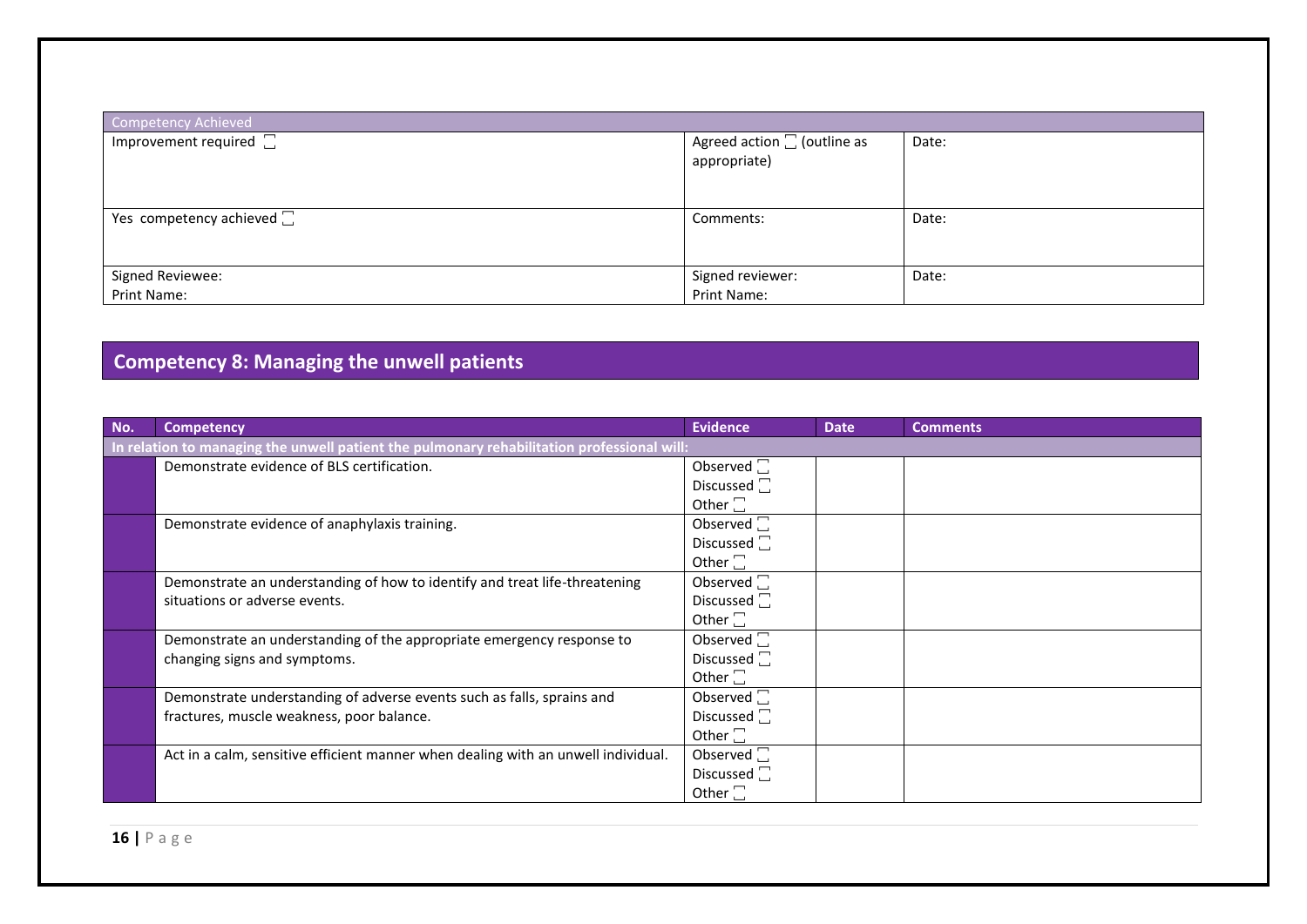|                           | Use the skills and support of colleagues when managing an unwell individual, be  | Observed $\Box$                     |       |
|---------------------------|----------------------------------------------------------------------------------|-------------------------------------|-------|
|                           | able to adapt your role within the team in response to the developing situation  | Discussed $\square$                 |       |
|                           | and ensure other group participants are managed appropriately.                   | Other $\square$                     |       |
|                           | Assess for signs and symptoms which may indicate a change in respiratory status  | Observed $\square$                  |       |
|                           | and take appropriate action.                                                     | Discussed <sup>1</sup>              |       |
|                           |                                                                                  | Other $\square$                     |       |
|                           | Recognise other signs and symptoms which may indicate a new condition or         | Observed <sup>[1]</sup>             |       |
|                           | change in an underlying condition and take appropriate action.                   | Discussed $\square$                 |       |
|                           |                                                                                  | Other $\square$                     |       |
|                           | Differentiate between respiratory and non-respiratory symptoms and take          | Observed $\square$                  |       |
|                           | appropriate action.                                                              | Discussed <sup>1</sup>              |       |
|                           |                                                                                  | Other $\square$                     |       |
|                           | Deal appropriately with individuals who present with medical complications that  | Observed <sup>[1]</sup>             |       |
|                           | require intervention but do not necessarily require exclusion from exercise e.g. | Discussed <sup>-</sup>              |       |
|                           | angina, poor diabetic control, hypotension, slow or fast HR etc.                 | Other $\square$                     |       |
|                           | Be familiar with and describe the local emergencies protocols for summing        | Observed $\square$                  |       |
|                           | assistance when individual becomes unwell.                                       | Discussed <sup>1</sup>              |       |
|                           |                                                                                  | Other $\square$                     |       |
|                           | Rapidly assess an individual who has collapsed and provide appropriate           | Observed $\overline{\Box}$          |       |
|                           | treatment as per resuscitation guidelines.                                       | Discussed <sup>[]</sup>             |       |
|                           |                                                                                  | Other $\square$                     |       |
|                           | Give a concise and accurate handover to HCP and complete appropriate             | Observed <sup>1</sup>               |       |
|                           | documentation.                                                                   | Discussed <sup>1</sup>              |       |
|                           |                                                                                  | Other $\square$                     |       |
|                           | <b>Competency Achieved</b>                                                       |                                     |       |
|                           | Improvement required $\square$                                                   | Agreed action $\square$ (outline as | Date: |
|                           |                                                                                  | appropriate)                        |       |
|                           |                                                                                  |                                     |       |
|                           |                                                                                  |                                     |       |
| Yes competency achieved C |                                                                                  | Comments:                           | Date: |
|                           |                                                                                  |                                     |       |
|                           |                                                                                  |                                     |       |
|                           | Signed Reviewee:                                                                 | Signed reviewer:                    | Date: |
| Print Name:               |                                                                                  | Print Name:                         |       |
|                           |                                                                                  |                                     |       |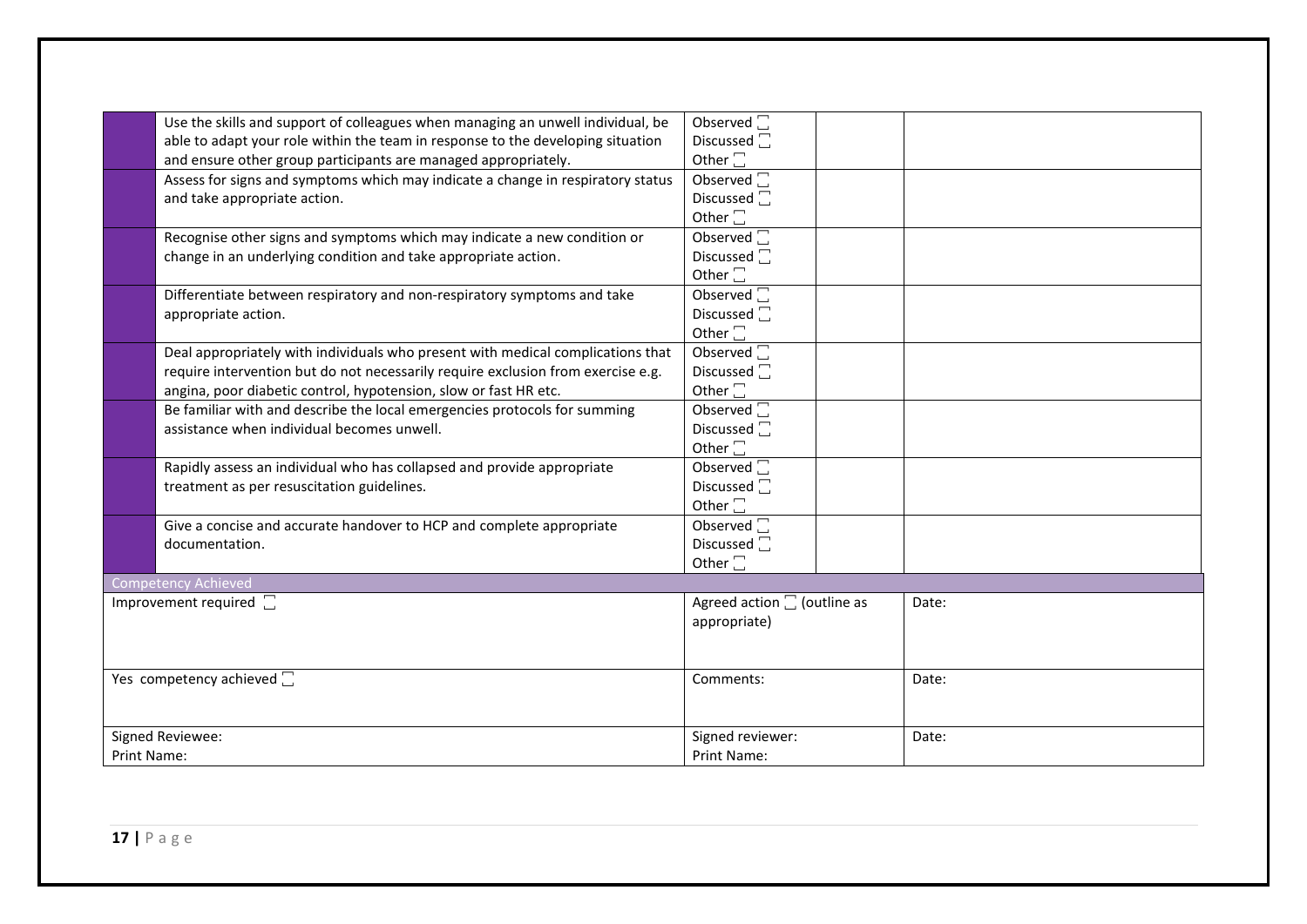## **Competency 9 Collaborative self – management & psychosocial management & MDT Education**

| No. | <b>Competency</b>                                                                                                                                                                          | <b>Evidence</b>                                                      | <b>Date</b> | <b>Comments</b> |  |
|-----|--------------------------------------------------------------------------------------------------------------------------------------------------------------------------------------------|----------------------------------------------------------------------|-------------|-----------------|--|
|     | In relation to collaborative self-management the pulmonary rehabilitation professional will                                                                                                |                                                                      |             |                 |  |
|     | Have experience working with individuals with chronic lung disease in their own<br>profession.                                                                                             | Observed <sup>[1]</sup><br>Discussed <sup>-</sup><br>Other $\square$ |             |                 |  |
|     | Have experience working in a group setting in their own profession.                                                                                                                        | Observed <sup>1</sup><br>Discussed $\square$<br>Other $\square$      |             |                 |  |
|     | Demonstrate an awareness of whole-system supports for self-management<br>including maintenance exercise programmes, Peer Support Groups, the Living<br>Well Programme, Social Prescribing. | Observed $\square$<br>Discussed <sub>[1]</sub><br>Other $\square$    |             |                 |  |
|     | Practise and reinforce techniques to promote self-management behaviour<br>change, increase patient knowledge, goal setting, problem solving and shared<br>decision making.                 | Observed $\square$<br>Discussed <sup>-</sup><br>Other $\square$      |             |                 |  |
|     | Understand the need to provide individuals with information necessary to<br>enable them to make informed decisions about all aspects of PR.                                                | Observed $\Box$<br>Discussed $\Box$<br>Other $\square$               |             |                 |  |
|     | Demonstrate the ability to identify impairments to learning and behaviour<br>change.                                                                                                       | Observed <sup>[1]</sup><br>Discussed $\square$<br>Other $\square$    |             |                 |  |
|     | Provide relevant resources related to all areas of exercise and education.                                                                                                                 | Observed $\square$<br>Discussed <sup>1</sup><br>Other $\square$      |             |                 |  |
|     | Demonstrate an understanding of behaviour change.                                                                                                                                          | Observed $\square$<br>Discussed $\Box$<br>Other $\square$            |             |                 |  |
|     | Demonstrate an understanding of COPD exacerbation and teach related self-<br>management.                                                                                                   | Observed <sup>-</sup><br>Discussed <sub>[1]</sub><br>Other $\square$ |             |                 |  |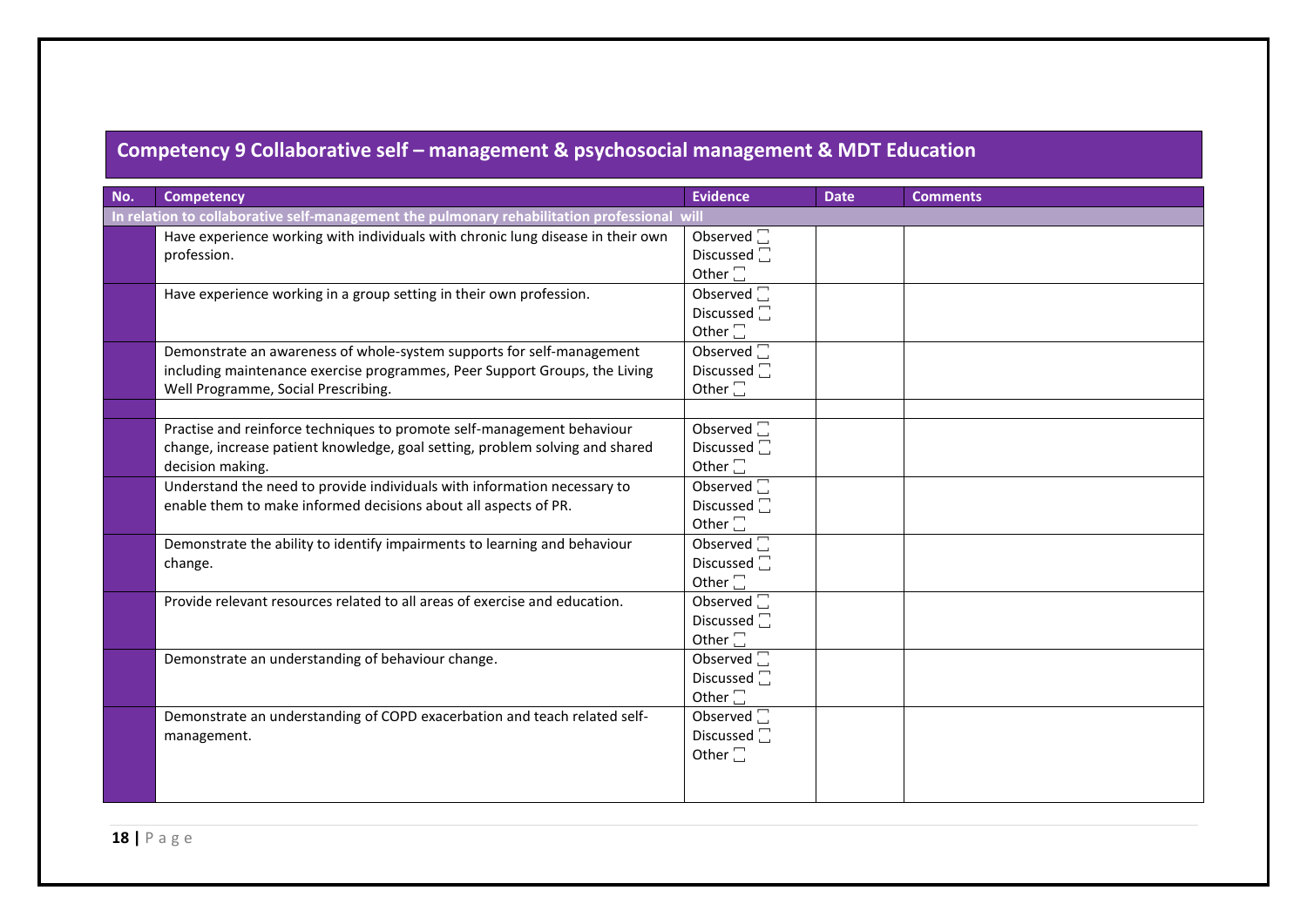| Demonstrate an ability to teach strategies for prevention, early recognition and | Observed $\overline{\Box}$ |
|----------------------------------------------------------------------------------|----------------------------|
| treatment of exacerbations including an action plan.                             | Discussed <sub>[1]</sub>   |
|                                                                                  | Other $\square$            |
| Demonstrate an understanding and ability to teach medication adherence           | Observed <sup>[1]</sup>    |
| including inhaler technique and teaching inhaler technique.                      | Discussed <sup>[]</sup>    |
|                                                                                  | Other $\square$            |
| Demonstrate an understanding of end of life discussions and advanced directives  | Observed <sup>[1]</sup>    |
| including palliative care.                                                       | Discussed <sup>-</sup>     |
|                                                                                  | Other $\square$            |
| Demonstrate an understanding and be able to teach the effects of smoking or      | Observed $\square$         |
| passive smoking on CLD.                                                          | Discussed <sup>[]</sup>    |
|                                                                                  | Other $\square$            |
| Demonstrate an understanding of smoking cessation and knowledge of local         | Observed $\square$         |
| smoking cessation supports available to the individual with CLD. .               | Discussed <sup>-</sup>     |
|                                                                                  | Other $\square$            |
| Demonstrate an ability to teach an understanding of the effects of being under-  | Observed $\overline{\Box}$ |
| weight or overweight with CLD when participating in PR.                          | Discussed <sup>1</sup>     |
|                                                                                  | Other $\square$            |
| Demonstrate an understanding of nutritional counselling.                         | Observed <sup>[1]</sup>    |
|                                                                                  | Discussed <sup>1</sup>     |
|                                                                                  | Other $\square$            |
| Demonstrate an understanding of medications-types, indications,                  | Observed $\square$         |
| contraindications.                                                               | Discussed <sup>1</sup>     |
|                                                                                  | Other $\square$            |
| Demonstrate skills in teaching airway clearance techniques.                      | Observed $\square$         |
|                                                                                  | Discussed <sub>[1]</sub>   |
|                                                                                  | Other $\square$            |
| Demonstrate ability to teaching breathing techniques.                            | Observed <sup>[1]</sup>    |
|                                                                                  | Discussed <sup>1</sup>     |
|                                                                                  | Other $\square$            |
| Demonstrate ability to explain and provide an approved Self-management plan      | Observed <sup>[1]</sup>    |
| & alter as required.                                                             | Discussed $\square$        |
|                                                                                  | Other $\square$            |
| Demonstrate skills in teaching energy conservation.                              | Observed <sup>[]</sup>     |
|                                                                                  | Discussed $\square$        |
|                                                                                  | Other $\square$            |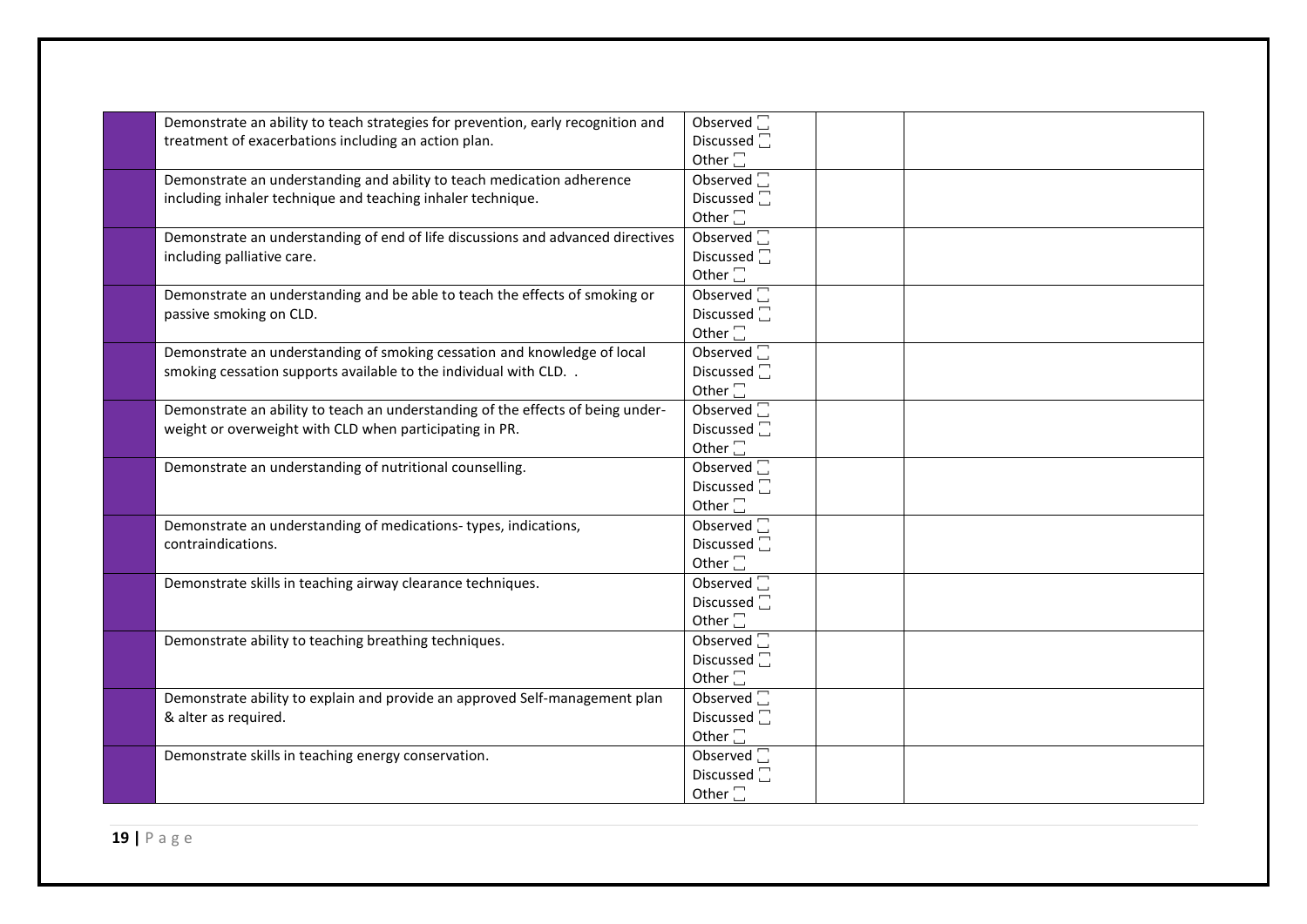|                                   | Demonstrate an understanding of CLD and emotional functioning especially          | Observed $\square$                  |       |
|-----------------------------------|-----------------------------------------------------------------------------------|-------------------------------------|-------|
|                                   | anxiety and depression.                                                           | Discussed <sub>[1]</sub>            |       |
|                                   |                                                                                   | Other $\square$                     |       |
|                                   |                                                                                   |                                     |       |
|                                   | Demonstrate an understanding of CLD and social relationships and quality of life. | Observed $\square$                  |       |
|                                   |                                                                                   | Discussed <sub>[</sub>              |       |
|                                   |                                                                                   | Other $\square$                     |       |
|                                   | Demonstrate an understanding of CLD and cognitive function & socioeconomic        | Observed $\square$                  |       |
|                                   | factors.                                                                          | Discussed <sup>-</sup>              |       |
|                                   |                                                                                   | Other $\square$                     |       |
|                                   | Demonstrate understanding of the pharmacological agents that can be used to       | Observed $\square$                  |       |
|                                   | treat psychological distress.                                                     | Discussed <sup>1</sup>              |       |
|                                   |                                                                                   |                                     |       |
|                                   |                                                                                   | Other $\square$                     |       |
|                                   | Demonstrate understanding of other services for onward referral to address        | Observed $\Box$                     |       |
|                                   | psychosocial distress or cognitive concerns.                                      | Discussed <sub>[</sub>              |       |
|                                   |                                                                                   | Other $\square$                     |       |
|                                   | Demonstrate skills to use validated tools to screen for anxiety and depression    | Observed $\square$                  |       |
|                                   | and poor quality of life.                                                         | Discussed $\Box$                    |       |
|                                   |                                                                                   | Other $\square$                     |       |
|                                   | Demonstrate skills to perform individual or group education to address stress     | Observed $\Box$                     |       |
|                                   | management and effective coping strategies.                                       | Discussed $\square$                 |       |
|                                   |                                                                                   | Other $\square$                     |       |
|                                   | Competency Achieved                                                               |                                     |       |
|                                   | Improvement required $\square$                                                    | Agreed action $\square$ (outline as | Date: |
|                                   |                                                                                   | appropriate)                        |       |
|                                   |                                                                                   |                                     |       |
|                                   |                                                                                   |                                     |       |
|                                   |                                                                                   |                                     |       |
| Yes competency achieved $\square$ |                                                                                   | Comments:                           | Date: |
|                                   |                                                                                   |                                     |       |
|                                   |                                                                                   |                                     |       |
|                                   | Signed Reviewee:                                                                  | Signed reviewer:                    | Date: |
| <b>Print Name:</b>                |                                                                                   | <b>Print Name:</b>                  |       |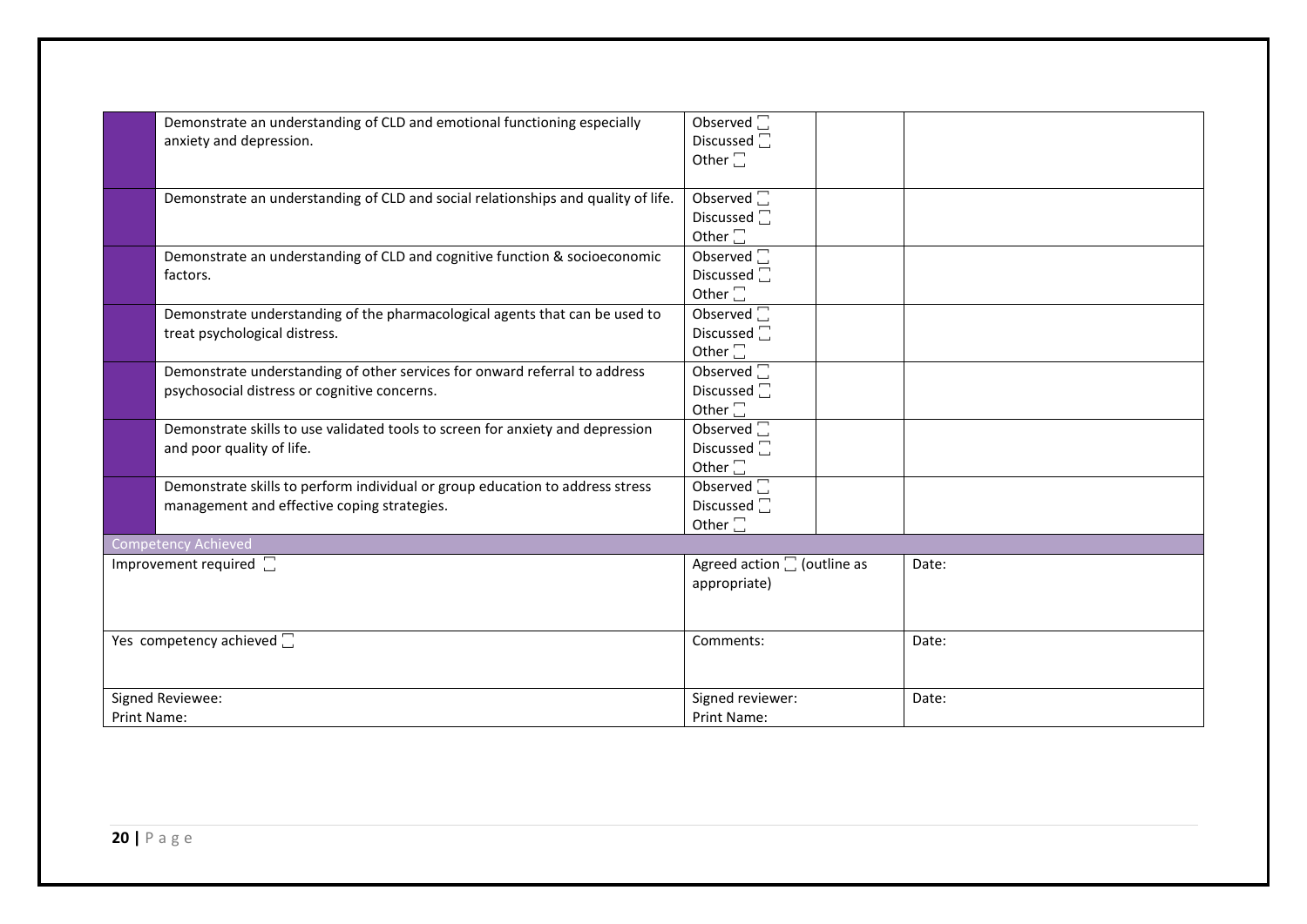## **Competency 10 Virtual PR/Telerehabilitation**

| No. | <b>Competency</b>                                                                | <b>Evidence</b>         | <b>Date</b> | <b>Comments</b> |  |
|-----|----------------------------------------------------------------------------------|-------------------------|-------------|-----------------|--|
|     | In relation to virtual PR the pulmonary rehabilitation professional will         |                         |             |                 |  |
|     | Demonstrate knowledge of telerehabilitation, benefits, indications and criteria  | Observed $\square$      |             |                 |  |
|     | for use.                                                                         | Discussed <sup>7</sup>  |             |                 |  |
|     |                                                                                  | Other $\square$         |             |                 |  |
|     | Demonstrate knowledge of impact of telerehabilitation on patients, including     | Observed $\square$      |             |                 |  |
|     | access to suitable internet and devices.                                         | Discussed <sup>[]</sup> |             |                 |  |
|     |                                                                                  | Other $\square$         |             |                 |  |
|     | Demonstrate knowledge of telerehabilitation assessment of patient if unable to   | Observed <sup>[1]</sup> |             |                 |  |
|     | perform assessment face to face.                                                 | Discussed <sup>[]</sup> |             |                 |  |
|     |                                                                                  | Other $\square$         |             |                 |  |
|     | Demonstrate knowledge of impact of telerehabilitation ability to monitor         | Observed $\square$      |             |                 |  |
|     | exercise safety.                                                                 | Discussed <sup>[]</sup> |             |                 |  |
|     |                                                                                  | Other $\square$         |             |                 |  |
|     | Demonstrate knowledge to identify assessment and monitoring tools                | Observed $\square$      |             |                 |  |
|     | appropriate for use with telerehabilitation                                      | Discussed <sup>[]</sup> |             |                 |  |
|     |                                                                                  | Other $\square$         |             |                 |  |
|     | Demonstrate skills to adhere to local policies on GDPR and consent and security. | Observed $\Box$         |             |                 |  |
|     |                                                                                  | Discussed <sup>-</sup>  |             |                 |  |
|     |                                                                                  | Other $\square$         |             |                 |  |
|     | Demonstrate skills to communicate effectively via telerehabilitation.            | Observed <sup></sup>    |             |                 |  |
|     |                                                                                  | Discussed <sup>[]</sup> |             |                 |  |
|     |                                                                                  | Other $\square$         |             |                 |  |
|     | Demonstrate the skills to put systems in place that will ensure the safe and     | Observed $\square$      |             |                 |  |
|     | effective delivery of a service.                                                 | Discussed $\square$     |             |                 |  |
|     |                                                                                  | Other $\square$         |             |                 |  |
|     | Demonstrate the skills to identify outcome measures which are safe and easy to   | Observed $\square$      |             |                 |  |
|     | collect via virtual technology.                                                  | Discussed <sup>1</sup>  |             |                 |  |
|     |                                                                                  | Other $\square$         |             |                 |  |
|     | Demonstrate evidence of pathways/measures in place in the event of               | Observed $\square$      |             |                 |  |
|     |                                                                                  | Discussed <sup>-</sup>  |             |                 |  |
|     | adverse reactions to exercise during VPR.                                        | Other $\square$         |             |                 |  |
|     |                                                                                  |                         |             |                 |  |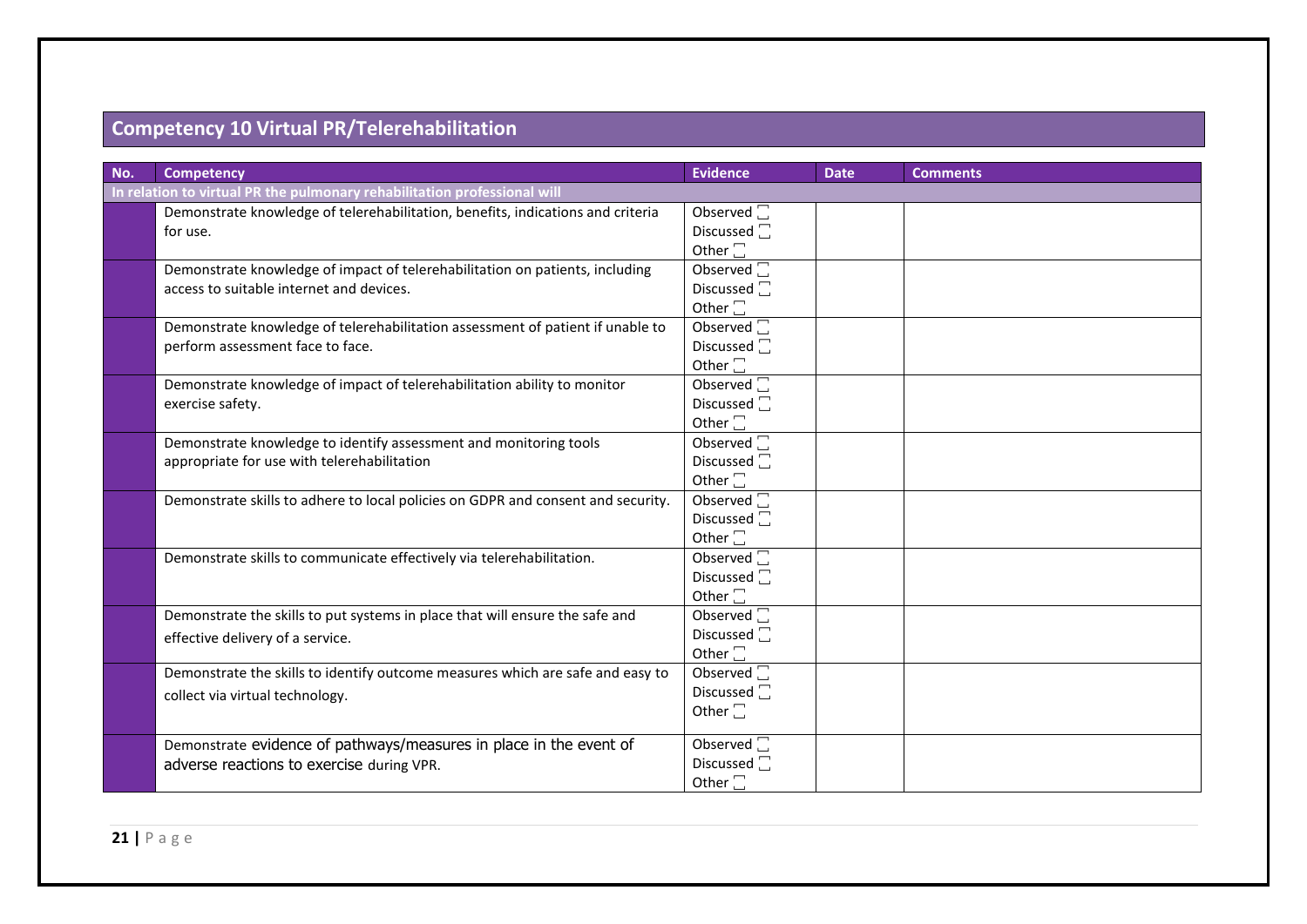| Competency Achieved               |                                                     |       |  |  |
|-----------------------------------|-----------------------------------------------------|-------|--|--|
| Improvement required $\square$    | Agreed action $\square$ (outline as<br>appropriate) | Date: |  |  |
| Yes competency achieved $\square$ | Comments:                                           | Date: |  |  |
| Signed Reviewee:                  | Signed reviewer:                                    | Date: |  |  |
| Print Name:                       | Print Name:                                         |       |  |  |

#### **Competency 11 Forward Planning**

| No. | <b>Competency</b>                                                                  | <b>Evidence</b>     | <b>Date</b> | <b>Comments</b> |  |  |
|-----|------------------------------------------------------------------------------------|---------------------|-------------|-----------------|--|--|
|     | In relation to forward planning the pulmonary rehabilitation professional will     |                     |             |                 |  |  |
|     | Conduct an appropriate assessment on completion of the programme which             | Observed $\square$  |             |                 |  |  |
|     | evaluates progress to date and establishes a discharge plan for the individual.    | Discussed $\square$ |             |                 |  |  |
|     |                                                                                    | Other $\square$     |             |                 |  |  |
|     |                                                                                    |                     |             |                 |  |  |
|     | Provide information on future options for continued activity including home        | Observed $\square$  |             |                 |  |  |
|     | based exercise, support groups and maintenance classes if available. Reinforce     | Discussed $\square$ |             |                 |  |  |
|     | ongoing Self-management and tools to support same.                                 | Other $\square$     |             |                 |  |  |
|     | Reinforce the benefits of long term exercise.                                      | Observed $\square$  |             |                 |  |  |
|     |                                                                                    | Discussed $\square$ |             |                 |  |  |
|     |                                                                                    | Other $\square$     |             |                 |  |  |
|     | Enable the individual to carry out self-monitoring to continue to exercise, and to | Observed $\square$  |             |                 |  |  |
|     | continue to live well with their condition.                                        | Discussed $\square$ |             |                 |  |  |
|     |                                                                                    | Other $\square$     |             |                 |  |  |
|     | Discuss onward referrals to other services where appropriate.                      | Observed $\square$  |             |                 |  |  |
|     |                                                                                    | Discussed $\square$ |             |                 |  |  |
|     |                                                                                    | Other $\square$     |             |                 |  |  |
|     |                                                                                    |                     |             |                 |  |  |
|     |                                                                                    |                     |             |                 |  |  |
|     |                                                                                    |                     |             |                 |  |  |
|     |                                                                                    |                     |             |                 |  |  |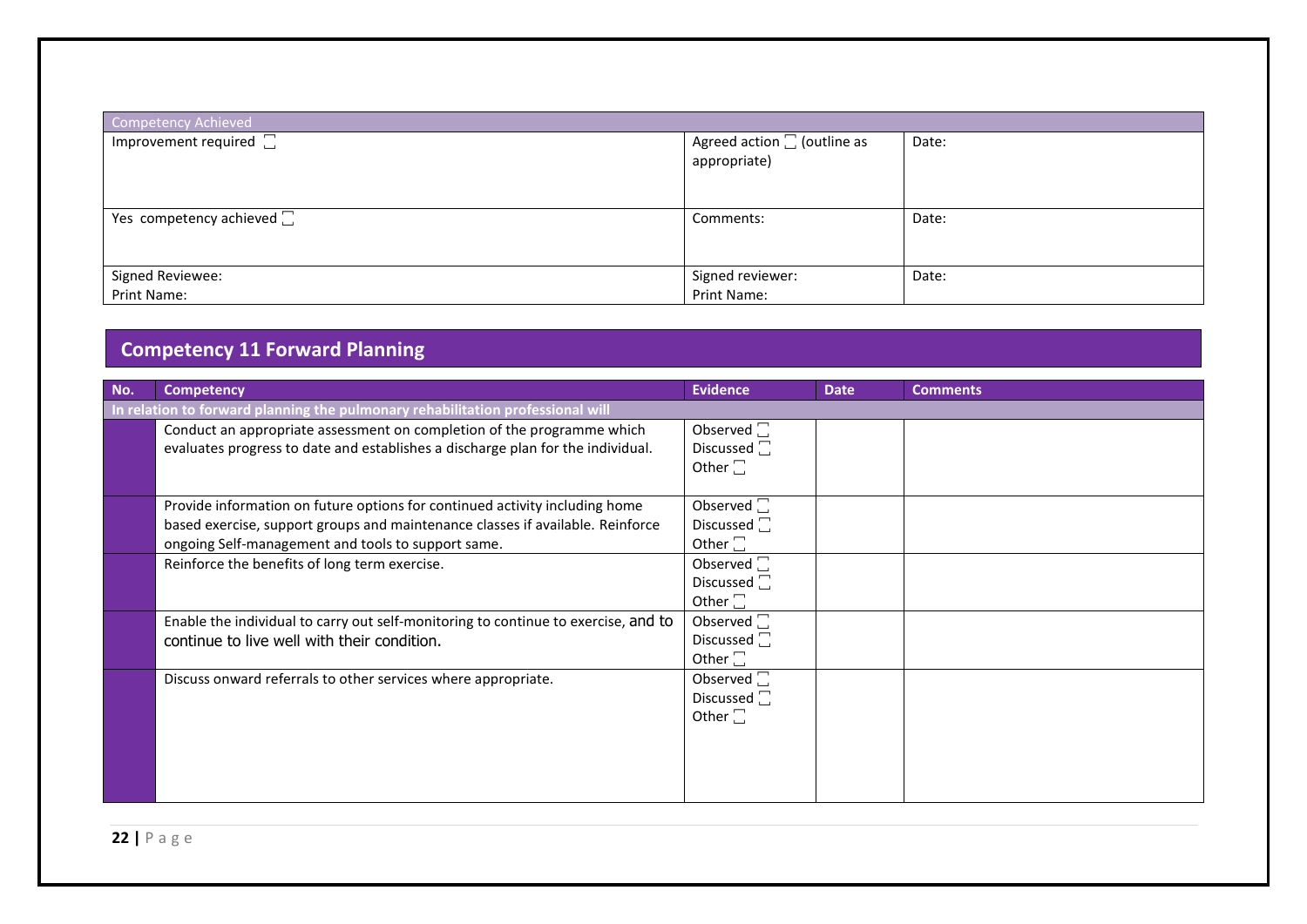| Competency Achieved               |                                                     |       |  |  |
|-----------------------------------|-----------------------------------------------------|-------|--|--|
| Improvement required $\square$    | Agreed action $\square$ (outline as<br>appropriate) | Date: |  |  |
| Yes competency achieved $\square$ | Comments:                                           | Date: |  |  |
| Signed Reviewee:                  | Signed reviewer:                                    | Date: |  |  |
| Print Name:                       | Print Name:                                         |       |  |  |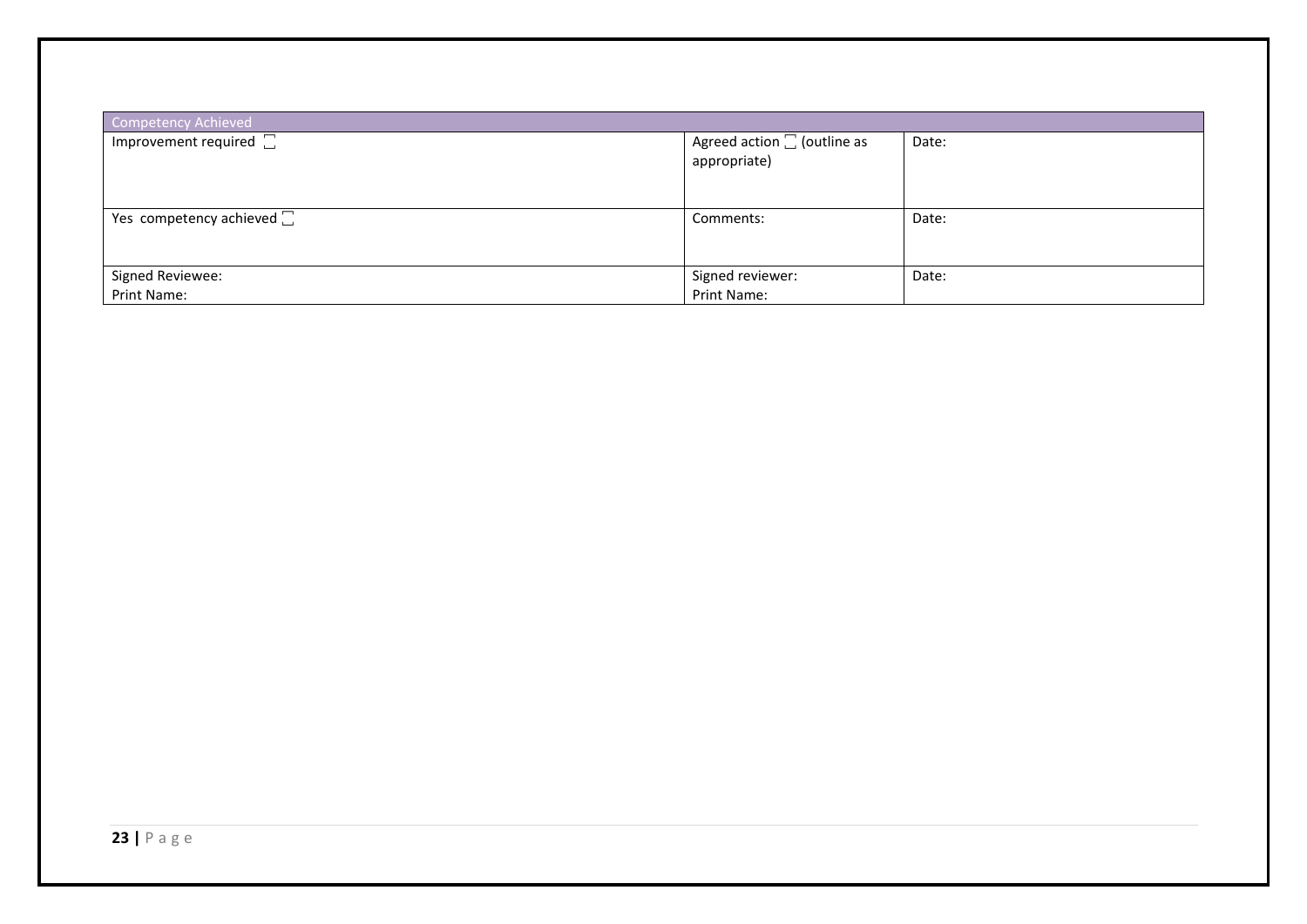#### **Operational & Services Competencies**

## **Competency 12: Prepare, adapt environment and equipment**

| No. | <b>Competency</b>                                                                                                                                                                                                                                                                      | <b>Evidence</b>                                                       | <b>Date</b> | <b>Comments</b> |  |
|-----|----------------------------------------------------------------------------------------------------------------------------------------------------------------------------------------------------------------------------------------------------------------------------------------|-----------------------------------------------------------------------|-------------|-----------------|--|
|     | In relation to preparing and adapting the environment and equipment the pulmonary rehabilitation professional will :                                                                                                                                                                   |                                                                       |             |                 |  |
|     | Demonstrate evidence of up to date mandatory training in infection control,<br>health and safety.                                                                                                                                                                                      | Observed $\square$<br>Discussed $\Box$<br>Other $\square$             |             |                 |  |
|     | Demonstrate skills to perform a full risk assessment of venue (to include medical<br>gases i.e. oxygen) using the HSE Risk Assessment Matrix (please see HSE<br>Document 'Risk Assessment Tool and Guidance including guidance on<br>application). (Document Reference number OQR012). | Observed $\square$<br>Discussed $\overline{\Box}$<br>Other $\square$  |             |                 |  |
|     | Identify, organise and provide suitable location for the service with senior<br>management.                                                                                                                                                                                            | Observed $\square$<br>Discussed <sup>[]</sup><br>Other $\square$      |             |                 |  |
|     | Apply national health and safety guidelines and local operational policies when<br>conducting environmental health and safety assessments.                                                                                                                                             | Observed <sup>[1]</sup><br>Discussed <sup>[]</sup><br>Other $\square$ |             |                 |  |
|     | Identify potential risks and minimise resulting hazards in the environment in<br>which the session will take place- adequate heat, light, ventilation.                                                                                                                                 | Observed $\sqrt{ }$<br>Discussed <sup>1</sup><br>Other $\square$      |             |                 |  |
|     | Ensure that any necessary equipment, furniture or resources are prepared,<br>available and in a fit state and ready for use.                                                                                                                                                           | Observed $\square$<br>Discussed $\Box$<br>Other $\square$             |             |                 |  |
|     | Follow local policies and procedures to report and record problems with the<br>environment or equipment.                                                                                                                                                                               | Observed $\Box$<br>Discussed <sub>[1]</sub><br>Other $\square$        |             |                 |  |
|     | If resuscitation equipment in place ensure it is checked and ready to use.                                                                                                                                                                                                             | Observed <sup>[1]</sup><br>Discussed <sup>-</sup><br>Other $\square$  |             |                 |  |
|     | If Oxygen equipment is in place ensure it is checked and ready to use and stored<br>appropriately.                                                                                                                                                                                     | Observed $\square$<br>Discussed <sup>-</sup><br>Other $\square$       |             |                 |  |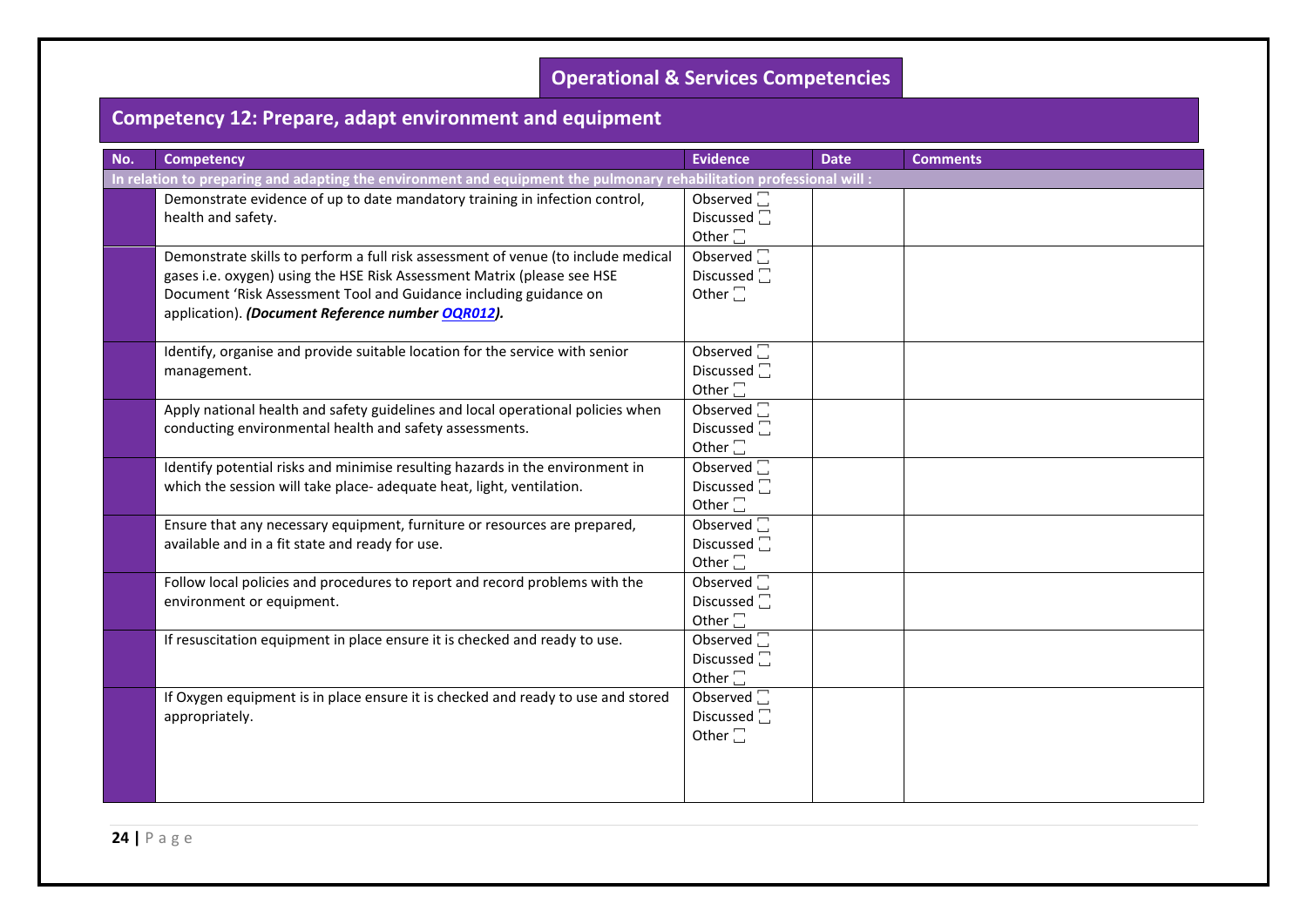|                                | Ensure a first aid kit with a CPR mask, gloves and rescue medications as well as a<br>Volumatic and a source of quick release sugar such as Lucozade are kept on site.<br>This will need to be discussed locally due to prescribing issues. Where possible | Observed $\square$<br>Discussed $\Box$<br>Other $\square$       |       |
|--------------------------------|------------------------------------------------------------------------------------------------------------------------------------------------------------------------------------------------------------------------------------------------------------|-----------------------------------------------------------------|-------|
|                                | patients are advised to bring their own to each class including reliever inhalers,<br>angina medication etc.                                                                                                                                               |                                                                 |       |
|                                | Adapt the exercise environment during exercise session as appropriate.                                                                                                                                                                                     | Observed $\square$<br>Discussed <sup>-</sup><br>Other $\square$ |       |
|                                | Ensure all equipment is cleansed as per local infection control guidelines. Local                                                                                                                                                                          | Observed $\Box$                                                 |       |
|                                | guidelines with regards to the disinfectant/sterilizing agent to be used, the                                                                                                                                                                              | Discussed $\Box$                                                |       |
|                                | strength of the solution, safety wear when mixing solutions, storage and mixing<br>area for chemicals, and individual equipment requirements.                                                                                                              | Other $\square$                                                 |       |
|                                | Ensure all staff and patients are aware of HSE cough etiquette and hand washing                                                                                                                                                                            | Observed $\square$                                              |       |
|                                | instructions. Clinical staff should have completed mandatory HSELand online                                                                                                                                                                                | Discussed $\square$                                             |       |
|                                | training in this area.                                                                                                                                                                                                                                     | Other $\square$                                                 |       |
|                                | Ensure all staff is aware of and compliant with applicable health and safety                                                                                                                                                                               | Observed $\square$                                              |       |
|                                | legislation, including incident reporting and be able to act accordingly.                                                                                                                                                                                  | Discussed <sub>I</sub>                                          |       |
|                                |                                                                                                                                                                                                                                                            | Other $\square$                                                 |       |
|                                | <b>Competency Achieved</b>                                                                                                                                                                                                                                 |                                                                 |       |
| Improvement required $\square$ |                                                                                                                                                                                                                                                            | Agreed action $\square$ (outline as<br>appropriate)             | Date: |
| Yes competency achieved [      |                                                                                                                                                                                                                                                            | Comments:                                                       | Date: |
| Signed Reviewee:               |                                                                                                                                                                                                                                                            | Signed reviewer:                                                | Date: |
| <b>Print Name:</b>             |                                                                                                                                                                                                                                                            | Print Name:                                                     |       |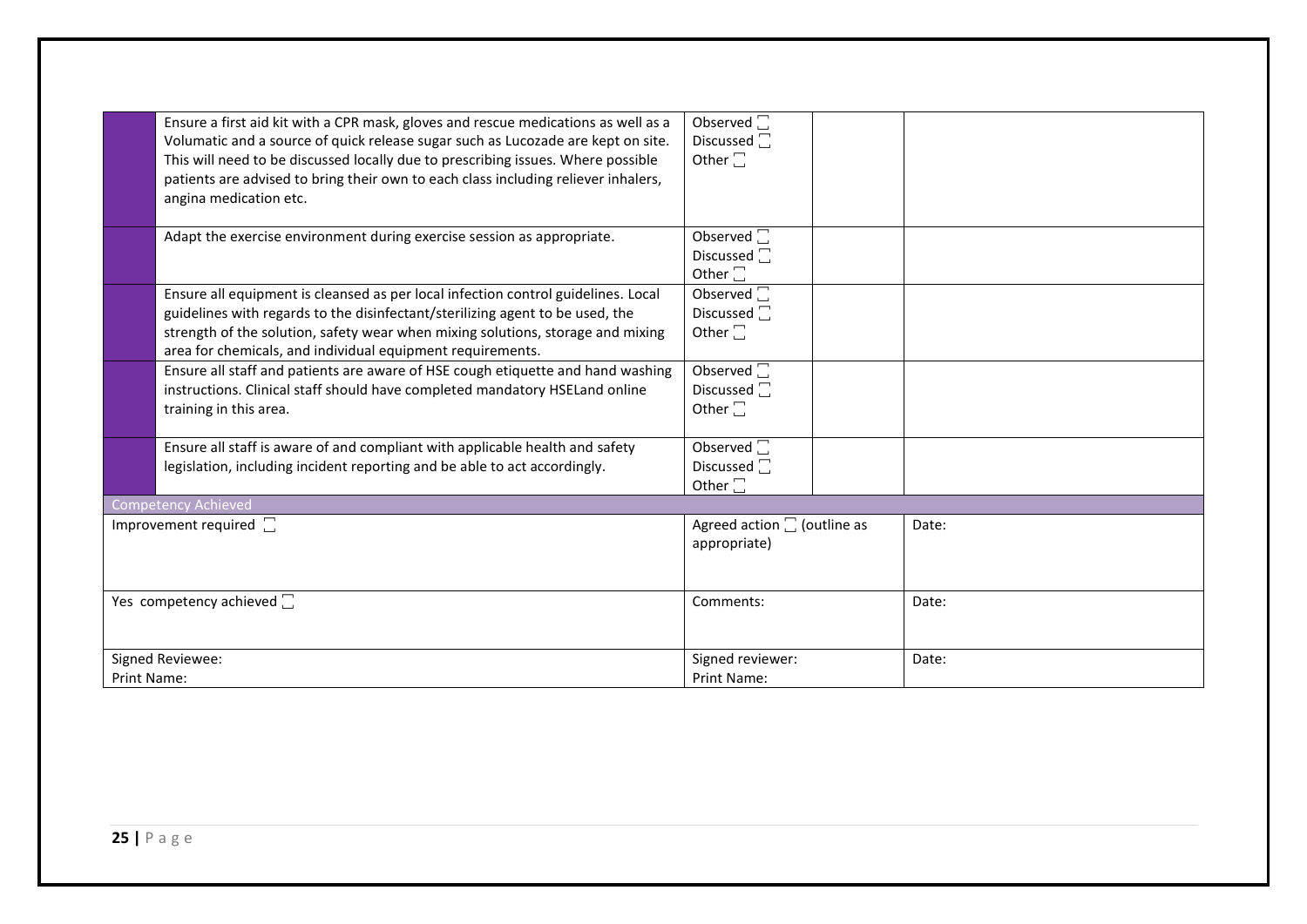# **Competency 13 Service Planning and management**

| No. | <b>Competency</b>                                                                               | <b>Evidence</b>         | <b>Date</b> | <b>Comments</b> |  |
|-----|-------------------------------------------------------------------------------------------------|-------------------------|-------------|-----------------|--|
|     | In relation to service planning and management the pulmonary rehabilitation professional will : |                         |             |                 |  |
|     | Agree and establish clear service aims and objectives with measureable                          | Observed $\square$      |             |                 |  |
|     | outcomes for exercise and quality of life.                                                      | Discussed <sub>[</sub>  |             |                 |  |
|     |                                                                                                 | Other $\square$         |             |                 |  |
|     | Plan, develop and implement operational procedures and protocols for service                    | Observed $\square$      |             |                 |  |
|     | delivery including inclusion criteria, exclusion criteria in line with evidence based           | Discussed <sup>[]</sup> |             |                 |  |
|     | practice.                                                                                       | Other $\square$         |             |                 |  |
|     | Review all protocols on regular basis.                                                          | Observed $\square$      |             |                 |  |
|     |                                                                                                 | Discussed $\Box$        |             |                 |  |
|     |                                                                                                 | Other $\square$         |             |                 |  |
|     | Develop and implement system's to ensure service evaluation and development.                    | Observed $\square$      |             |                 |  |
|     |                                                                                                 | Discussed <sup>[]</sup> |             |                 |  |
|     |                                                                                                 | Other $\square$         |             |                 |  |
|     | Record and submit national KPIs.                                                                | Observed $\square$      |             |                 |  |
|     |                                                                                                 | Discussed <sup>7</sup>  |             |                 |  |
|     |                                                                                                 | Other $\square$         |             |                 |  |
|     | Provide effective operational management of the team prioritising workload,                     | Observed $\square$      |             |                 |  |
|     | ensuring adequate staffing levels and skill mix to cover service provision.                     | Discussed $\square$     |             |                 |  |
|     |                                                                                                 | Other $\square$         |             |                 |  |
|     | Engage in effective teamwork to promote quality, continuity of care and a cost                  | Observed <sup>[1]</sup> |             |                 |  |
|     | effective service.                                                                              | Discussed <sup>1</sup>  |             |                 |  |
|     |                                                                                                 | Other $\square$         |             |                 |  |
|     | Be accountable for implementation of health and safety legislation and policies                 | Observed $\square$      |             |                 |  |
|     | and procedures.                                                                                 | Discussed $\square$     |             |                 |  |
|     |                                                                                                 | Other $\square$         |             |                 |  |
|     | Provide evidence of effective consultation with service users when planning and                 | Observed $\square$      |             |                 |  |
|     | developing the service.                                                                         | Discussed <sup>[]</sup> |             |                 |  |
|     |                                                                                                 | Other $\square$         |             |                 |  |
|     | Ensure that all professionals delivering the exercise programme hold the                        | Observed $\square$      |             |                 |  |
|     | appropriate qualifications, knowledge and skills.                                               | Discussed $\Box$        |             |                 |  |
|     |                                                                                                 | Other $\square$         |             |                 |  |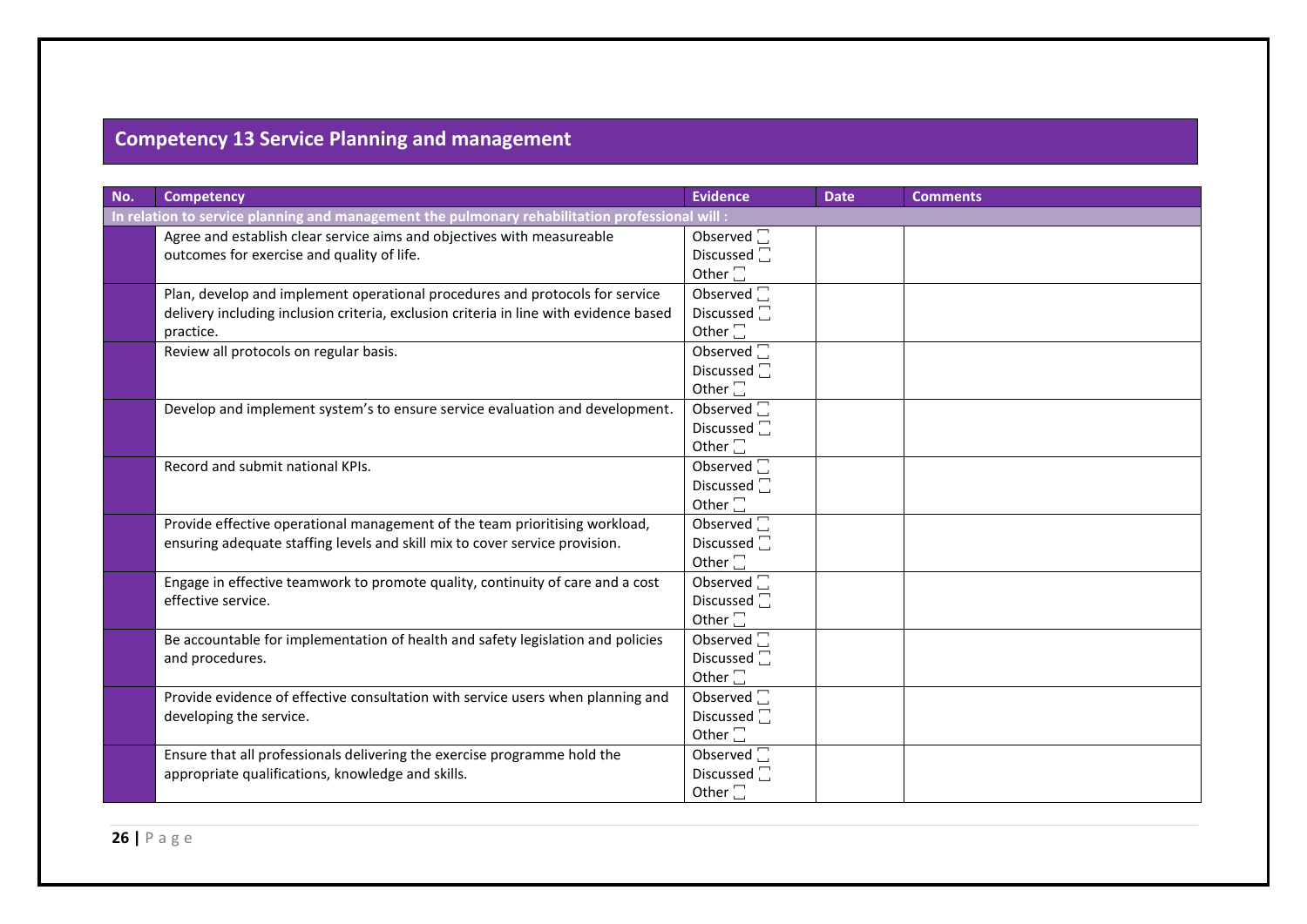| Provide timely and accurate reports and handovers to ensure seamless<br>transition between service providers. | Observed $\square$<br>Discussed $\square$<br>Other $\square$ |       |  |  |  |  |
|---------------------------------------------------------------------------------------------------------------|--------------------------------------------------------------|-------|--|--|--|--|
| Contribute to the development of others by providing a wide range of CPD<br>opportunities.                    | Observed $\square$<br>Discussed $\square$<br>Other $\square$ |       |  |  |  |  |
| <b>Competency Achieved</b>                                                                                    |                                                              |       |  |  |  |  |
| Improvement required [                                                                                        | Agreed action $\square$ (outline as<br>appropriate)          | Date: |  |  |  |  |
| Yes competency achieved $\square$                                                                             | Comments:                                                    | Date: |  |  |  |  |
| Signed Reviewee:                                                                                              | Signed reviewer:                                             | Date: |  |  |  |  |
| <b>Print Name:</b>                                                                                            | Print Name:                                                  |       |  |  |  |  |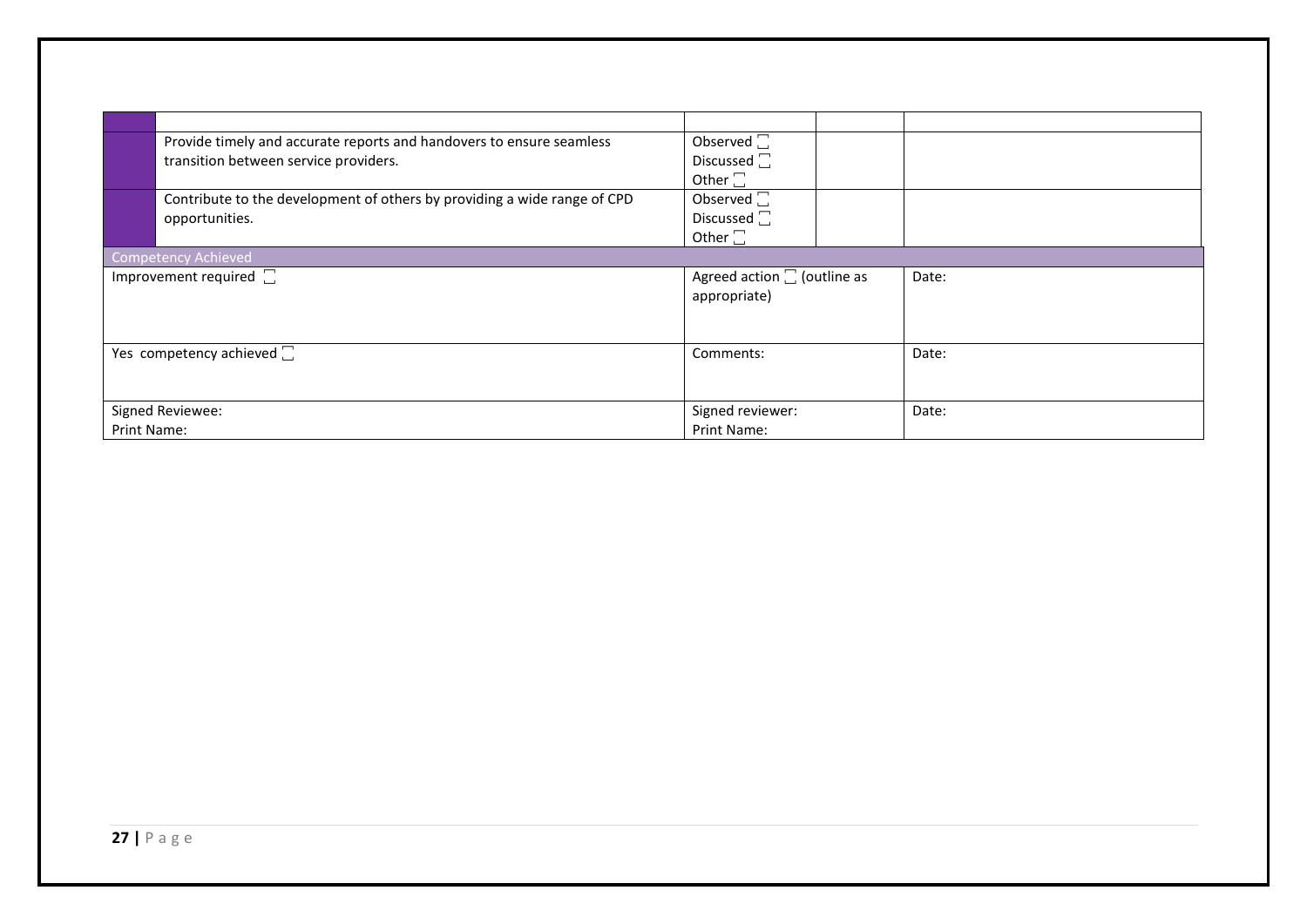#### **Competency 14 Service evaluation**

| No.                               | <b>Competency</b>                                                                 | <b>Evidence</b>                     | <b>Date</b> | <b>Comments</b> |  |  |
|-----------------------------------|-----------------------------------------------------------------------------------|-------------------------------------|-------------|-----------------|--|--|
|                                   | In relation to service evaluation the pulmonary rehabilitation professional will: |                                     |             |                 |  |  |
|                                   | Identify develop and implement appropriate monitoring system's to enable a        | Observed $\square$                  |             |                 |  |  |
|                                   | comprehensive service evaluation.                                                 | Discussed $\square$                 |             |                 |  |  |
|                                   |                                                                                   | Other $\square$                     |             |                 |  |  |
|                                   | Identify and use appropriately valid and reliable quantitative and qualitative    | Observed $\square$                  |             |                 |  |  |
|                                   | assessment tools to measure the value of the programme.                           | Discussed <sup>-</sup>              |             |                 |  |  |
|                                   |                                                                                   | Other $\square$                     |             |                 |  |  |
|                                   | Collect and record individual patient outcome measures on a database.             | Observed $\square$                  |             |                 |  |  |
|                                   |                                                                                   | Discussed $\square$                 |             |                 |  |  |
|                                   |                                                                                   | Other $\square$                     |             |                 |  |  |
|                                   | Accurately collect and record key service data including referral information,    | Observed $\square$                  |             |                 |  |  |
|                                   | attendance, and uptake records.                                                   | Discussed $\square$                 |             |                 |  |  |
|                                   |                                                                                   | Other $\square$                     |             |                 |  |  |
|                                   | Ensure that service users have contributed to the evaluation process.             | Observed $\Box$                     |             |                 |  |  |
|                                   |                                                                                   | Discussed <sup>-</sup>              |             |                 |  |  |
|                                   |                                                                                   | Other $\square$                     |             |                 |  |  |
|                                   | Analyse local service data using reliable methods and draw valid conclusions and  | Observed $\square$                  |             |                 |  |  |
|                                   | make recommendations for the service.                                             | Discussed $\square$                 |             |                 |  |  |
|                                   |                                                                                   | Other $\square$                     |             |                 |  |  |
|                                   | <b>Competency Achieved</b>                                                        |                                     |             |                 |  |  |
|                                   | Improvement required [                                                            | Agreed action $\square$ (outline as |             | Date:           |  |  |
|                                   |                                                                                   | appropriate)                        |             |                 |  |  |
|                                   |                                                                                   |                                     |             |                 |  |  |
|                                   |                                                                                   |                                     |             |                 |  |  |
| Yes competency achieved $\square$ |                                                                                   | Comments:                           |             | Date:           |  |  |
|                                   |                                                                                   |                                     |             |                 |  |  |
|                                   |                                                                                   |                                     |             |                 |  |  |
| Signed Reviewee:                  |                                                                                   | Signed reviewer:                    |             | Date:           |  |  |
| Print Name:                       |                                                                                   | Print Name:                         |             |                 |  |  |